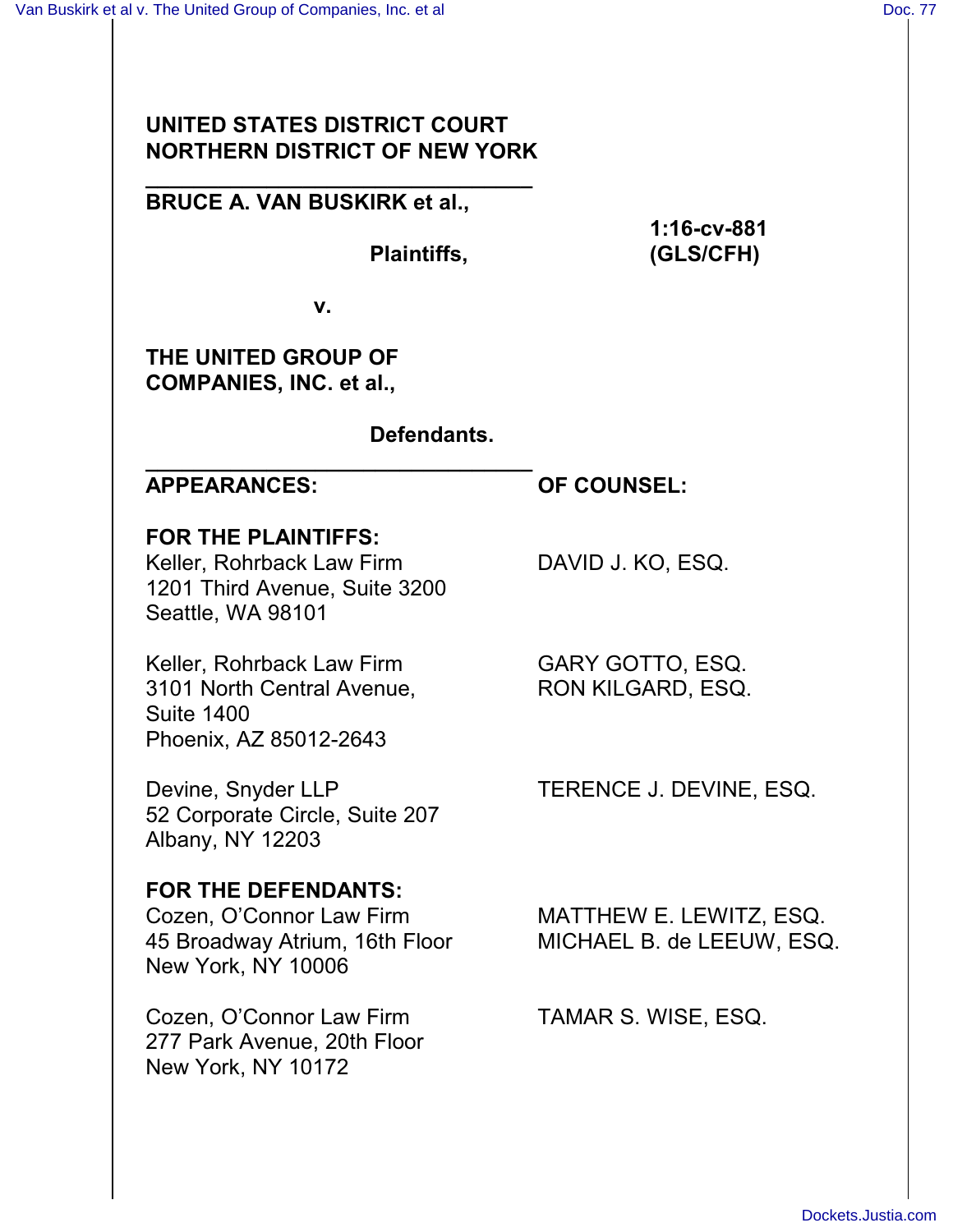# **Gary L. Sharpe Senior District Judge**

### **MEMORANDUM-DECISION AND ORDER**

### **I. Introduction**

Plaintiffs Bruce A. Van Buskirk and Lori A. Van Buskirk commenced this action against The United Group of Companies, Inc. (UGOC); DCG/UGOC Funds Management II, LLC; Michael J. Uccellini and Jessica F. Steffensen as Executor and Execturix, of the Estate of Walter F. Uccellini; Michael J. Uccellini (collectively, "United Defendants"); MCM Securities, LLC; and Millennium Credit Markets, LLC (collectively, "MCM Defendants"),<sup>1</sup> asserting New York State law claims of common law fraud, breach of fiduciary duty, aiding and abetting a breach of fiduciary duty, negligent misrepresentation, and unjust enrichment against United Defendants, as well as aiding and abetting against MCM Defendants. (*See generally* 2d Am. Compl., Dkt. No. 11.)

Pending is plaintiffs' motion for leave to file a third amended complaint. (Dkt. No. 67.) In response, defendants assert that plaintiffs'

<sup>&</sup>lt;sup>1</sup> Plaintiffs' case against Davis Capital Group, Inc. and DCG Funds Management, LLC (hereinafter "DCG") has been stayed, (Dkt. No. 41), and Richard W. Davis, Jr. has been terminated as a defendant, (Dkt. No. 50).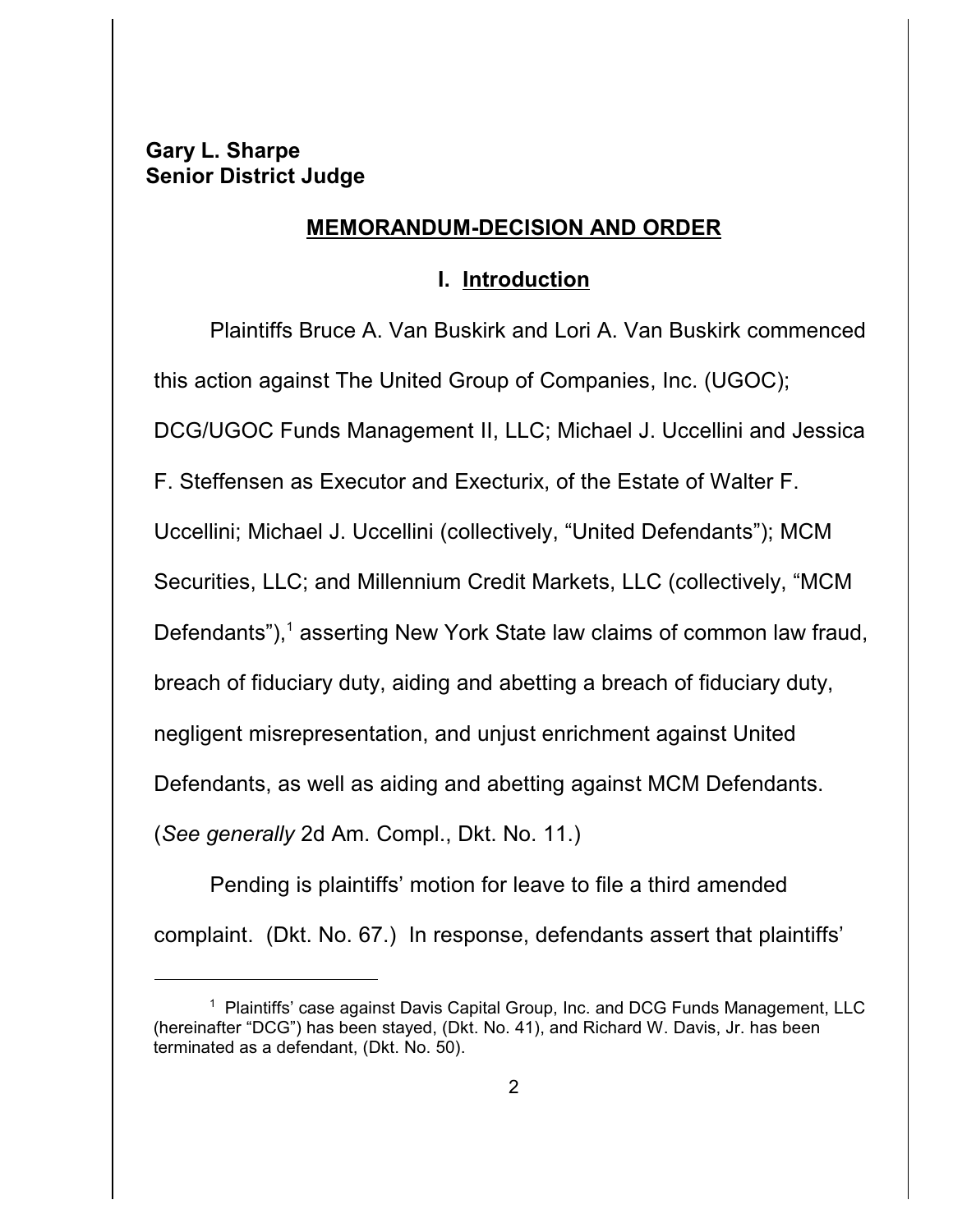motion should be denied because the proposed amendment would be futile, and, in the alternative, request that should plaintiffs' motion be granted, it be conditioned on the payment of reasonable attorneys' fees. (Dkt. No. 72.) In arguing futility, defendants' incorporate the arguments made in their motion to dismiss, (Dkt. No. 16), "in their entirety," (Dkt. No. 72 at 14). Thus, the court construes Dkt. No. 72 as a renewal of the motion to dismiss, (Dkt. No. 16), which has been fully briefed by the parties, (Dkt. Nos. 16, 28, 34). For the reasons that follow, plaintiffs' motion is granted, conditioned upon the payment to defendants of reasonable attorneys' fees in the amount of \$7,500.00, and plaintiffs' claim of unjust enrichment is dismissed.

#### **II. Background**

# A. Facts<sup>2</sup>

For a full recitation of the underlying facts, the parties are referred to the court's April 9, 2018 order in *Grasso v. United Group of Companies*, Inc., No. 1:16-cv-965, 2018 WL 1737619 (N.D.N.Y. Apr. 9, 2018), which is a related action that involves a nearly identical complaint and nearly

<sup>&</sup>lt;sup>2</sup> The facts are drawn from plaintiffs' second amended complaint, (Dkt. No. 11), presented in the light most favorable to them.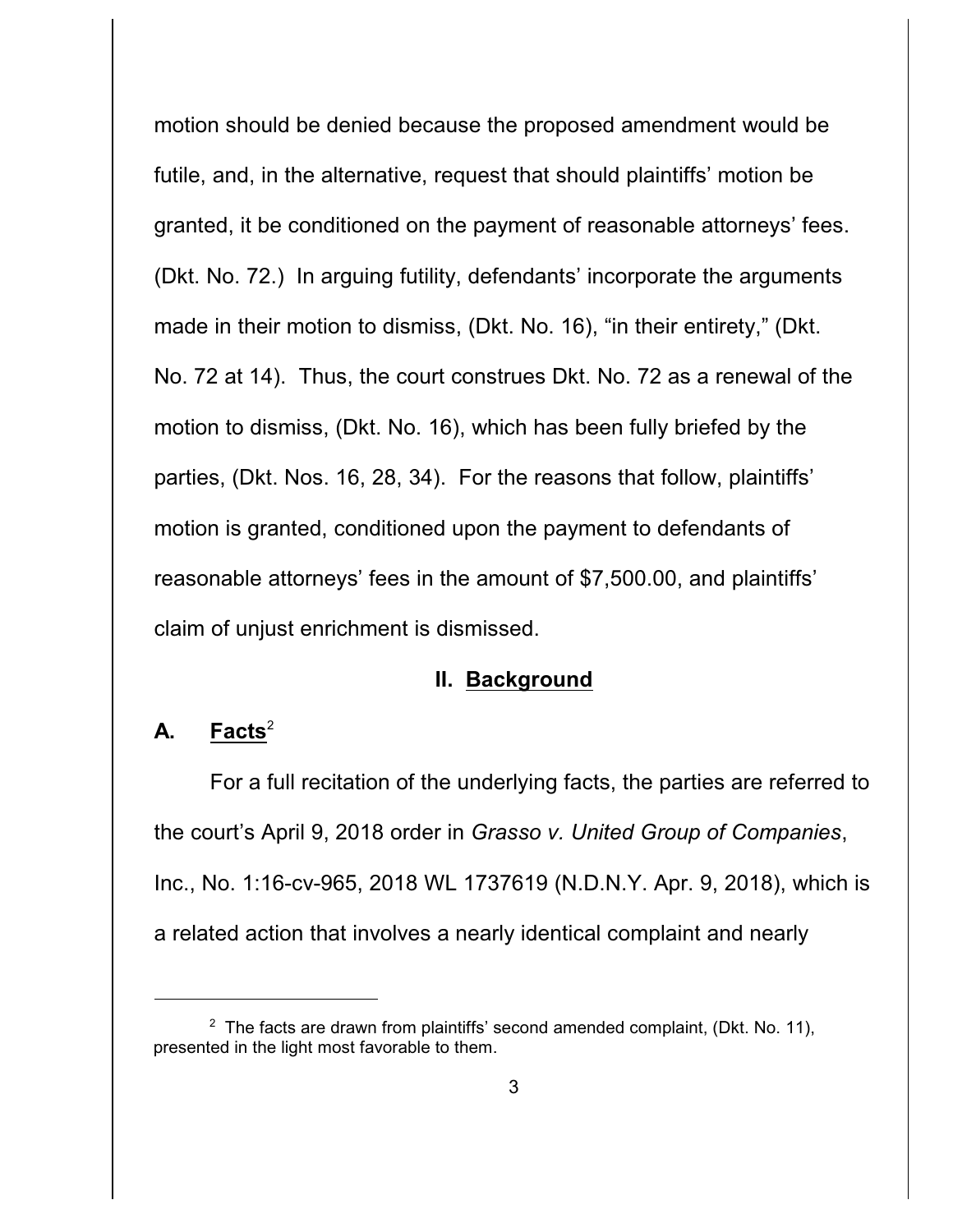identical motion to dismiss briefing.

Summarily, plaintiffs were investors in an income fund created, managed, and/or operated by defendants (hereinafter "the Income Fund"). (2d Am. Compl. ¶¶ 1-8.) In connection with soliciting plaintiffs' investments in the Income Fund, plaintiffs allege that United Defendants made several factual misrepresentations, including that the Income Fund would invest in secure debt instruments backed by real estate assets that could quickly be converted to cash and would generate a high annual rate of return for investors when, in reality, United Defendants knew the student housing projects faced problems—including low occupancy—which made these returns highly unlikely and risked non-payment of the fund's notes receivable. (*Id.* ¶ 63.) Plaintiffs further allege that United Defendants and Edgar Page—an investment advisor who had a substantial stake in the success of the Income Fund and who advised plaintiffs to invest in it even though he knew the projects were struggling—failed to disclose several facts that were material to plaintiffs' investments. (*Id.* ¶¶ 26-31, 39-40, 47-52, 63.)

Ultimately, "[t]he Income Fund's assets were not invested in securities, real estate assets and/or debt instruments secured by assets,

4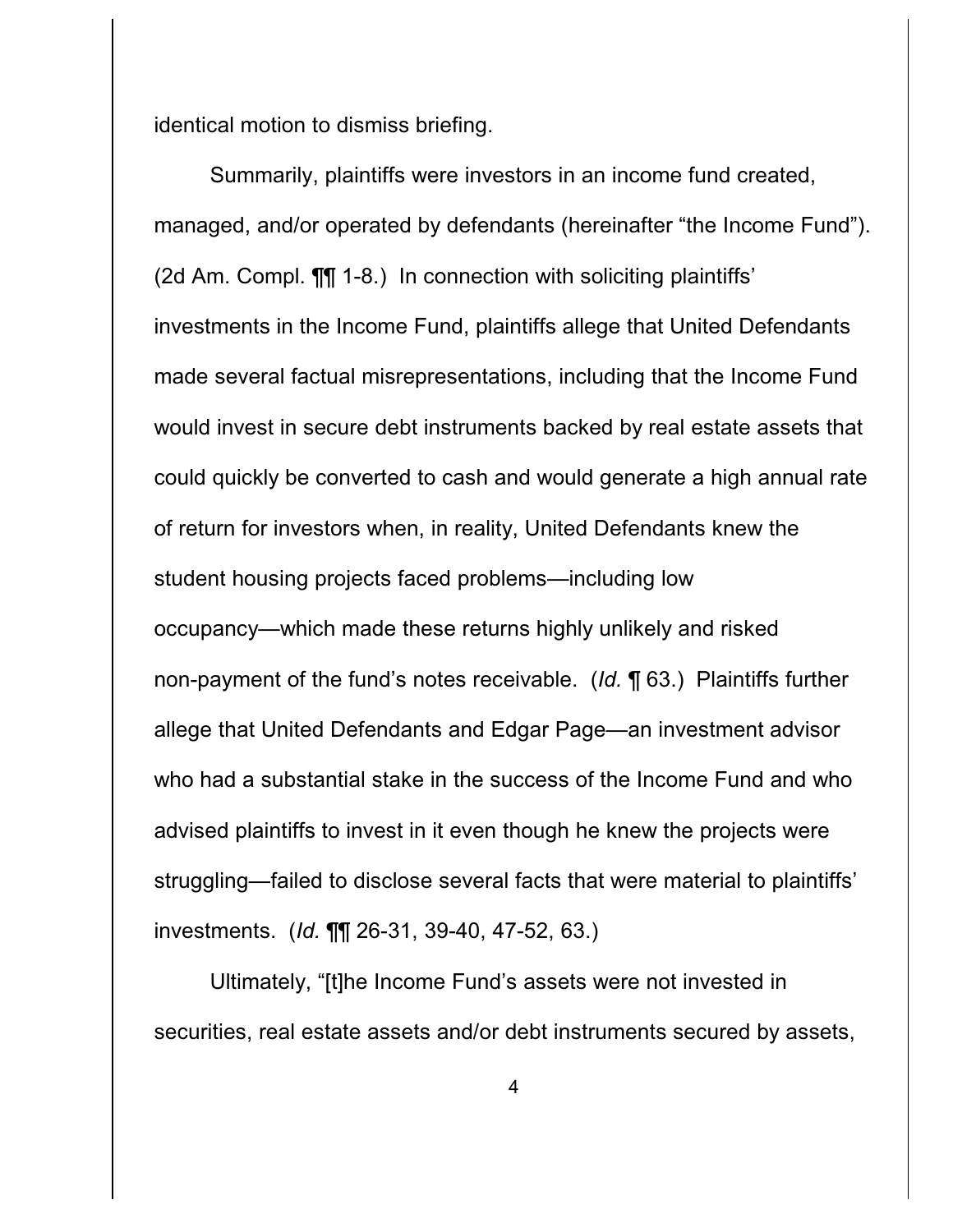and/or credible guarantors, but rather were used to make unsecured loans to UGOC [and other related parties]." (*Id.* ¶ 40.) Additionally, United Defendants continued to invest fund assets into the struggling student housing projects, while funneling money to Page. (*Id.* ¶¶ 43, 45-52.) Plaintiffs allege that they would not have chosen to invest in the Income Fund had they known such facts beforehand. (*Id.* ¶¶ 96, 98.)Now, "[u]nder the terms of the [O]perating [A]greement governing the [Income] Fund, [p]laintiffs are unable to liquidate their investment without the approval of the United Defendants." (*Id.* ¶ 98.) Plaintiffs have since requested a return of their investments, which United Defendants denied. (*Id.* ¶ 100.) Plaintiffs assert that their investment in the fund is subject to rescission and/or monetary damages, because it was "procured through unlawful conduct." (*Id.* ¶ 101.)

### **B. Procedural History**

Plaintiffs filed their initial complaint on July 15, 2016, (Compl., Dkt. No. 1), an amended complaint on August 5, 2016, (Am. Compl., Dkt. No. 4), and a second amended complaint on August 29, 2016, (2d Am. Compl.) In all three iterations of their complaint, plaintiffs alleged that they were residents of Cobleskill, New York, and that all defendants were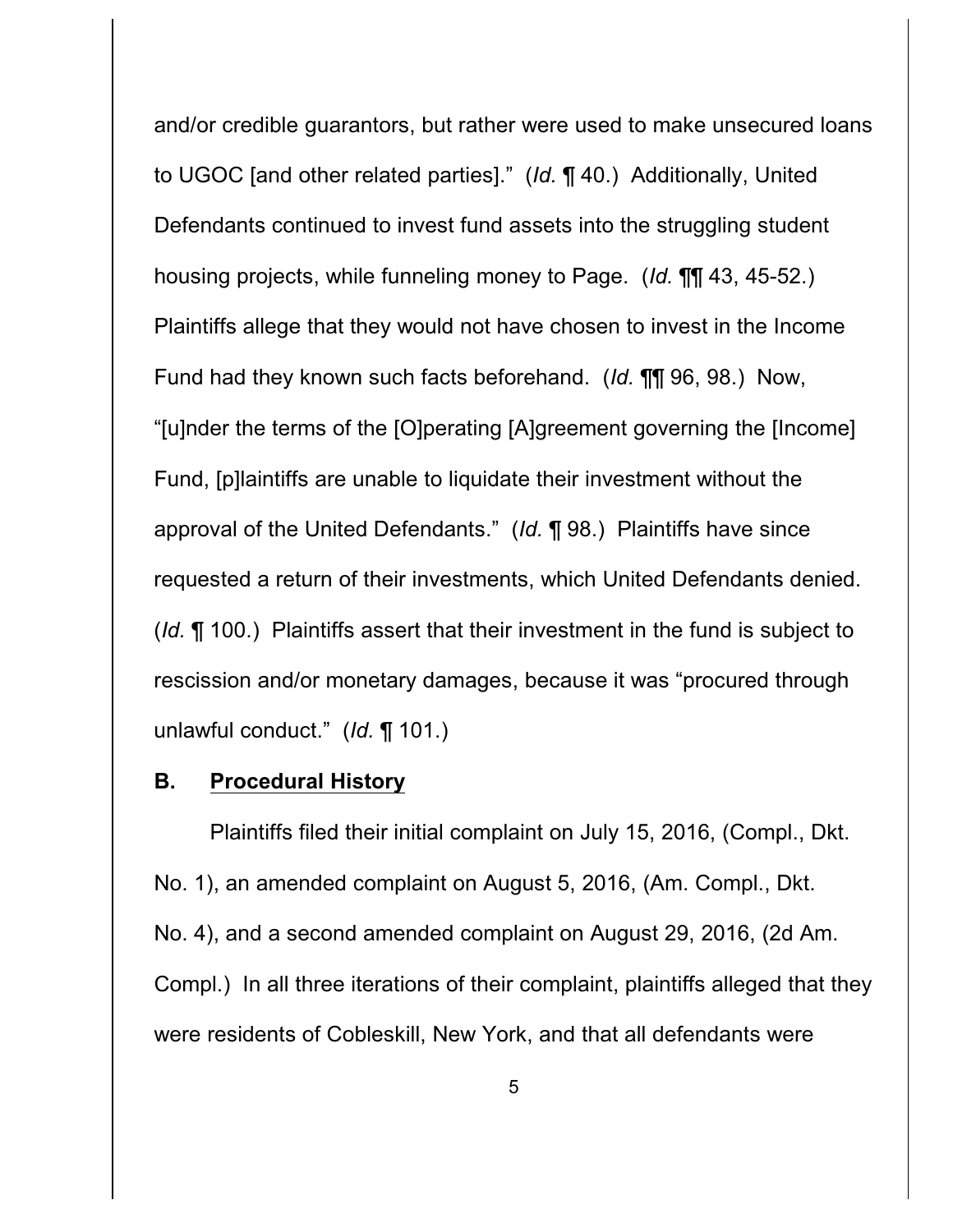citizens of either New York or North Carolina. (Compl. ¶¶ 1-9; Am. Compl. ¶¶ 1-9; 2d Am. Compl. ¶¶ 1-9.) Defendants moved to dismiss the case on the merits. (Dkt. No. 16.)

Because plaintiffs' complaints allege only violations of state law, and they did not establish complete diversity of citizenship amongst the parties, the court ordered plaintiffs to show cause as to why the action should not be dismissed *sua sponte* pursuant to Federal Rule of Civil Procedure 12(h)(3) for lack of subject matter jurisdiction. (Dkt. No. 52.) Plaintiffs submitted a brief response, arguing that the court had diversity jurisdiction over this case because plaintiffs sold their residence in New York and now reside in Florida. (Dkt. No. 53.) In support of this argument, plaintiffs attached as exhibits their Florida drivers licenses, which were dated December 2016, as well as then-recent mail that was sent by defendants to plaintiffs at plaintiffs' Florida residence. (*Id.*) But that evidence did not establish that plaintiffs were domiciled in Florida *at the time of the filing of their complaint*. Accordingly, the court dismissed the case for lack of subject matter jurisdiction and entered judgment in favor of defendants. (Dkt. Nos. 55, 56.)

Plaintiffs moved for reconsideration, attaching to their motion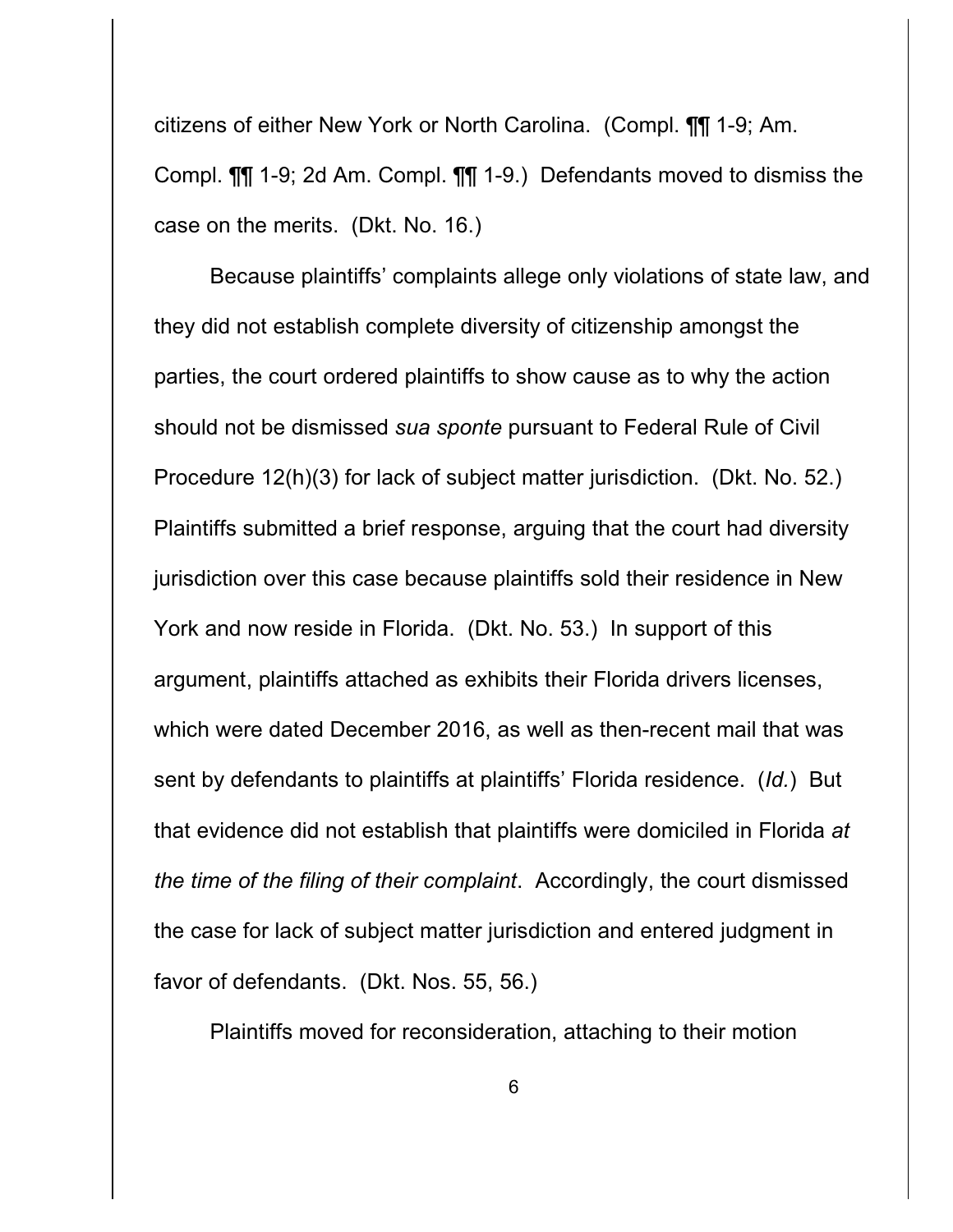declarations swearing that they were domiciled in Florida at the time of the

filing of their complaint. (Dkt. No. 57.) This motion was denied because it

was not the appropriate time or manner for the introduction of this

evidence, and because it failed to invoke any of the three grounds upon

which a reconsideration motion may be properly based. (Dkt. No. 60.)

Plaintiffs appealed to the Second Circuit, (Dkt. No. 61), which

reversed the court's decision, holding:

[W]e vacate the judgment of the district court and remand so that [p]laintiffs may amend their complaint and so that the district court may determine whether the evidence provided by [p]laintiffs—as a whole—is sufficient to invoke federal diversity jurisdiction. On remand, the district court may also consider whether an award of costs to [d]efendants—including attorney's fees—would mitigate the prejudice incurred by [d]efendants through this late amendment.

*Van Buskirk v. United Group of Companies*, 935 F.3d 49, 56 (2d Cir.

2019) (citation omitted). The Second Circuit noted that "the parties shall

bear their own costs on appeal." *Id.*

Plaintiffs then filed the pending motion, seeking leave to amend their

complaint for a third time. (Dkt. No. 67.) In compliance with the Local

Rules of Practice in this District, plaintiffs attached as an exhibit to their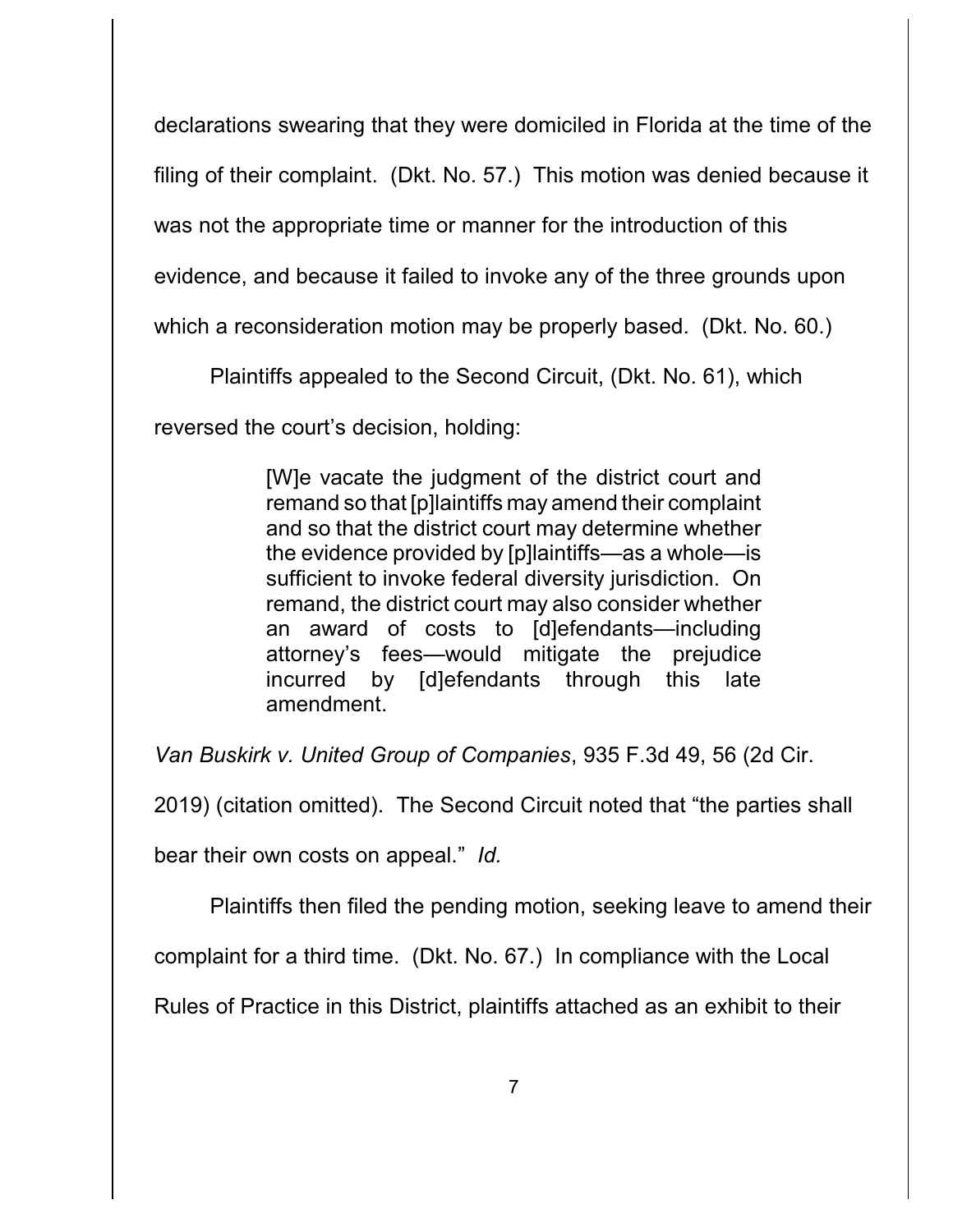motion a redlined version of their proposed pleading, showing the changes between their proposed amended complaint and the operative complaint. (Dkt. No. 67, Attach. 1*.*) The changes plaintiffs seek to make to their second amended complaint relate to the domiciles of the parties, in an apparent effort to cure the previously noted jurisdictional defect. (*Id.*) In response, defendants argue that leave to amend should not be granted because any amendment would be futile, but that, if it is to be granted, they should be awarded \$38,371.91 in attorneys' fees and costs. (Dkt. No. 72.)

### **III. Standards of Review**

#### **A. Motion for Leave to Amend**

As relevant here, Fed. R. Civ. P. 15 allows a party not otherwise permitted to amend its pleading to do so with leave of the court. *See* Fed. R. Civ. P. 15(a)(2). The Rule mandates that "[t]he court should freely give leave when justice so requires." *Id.* Barring "futility, undue delay, bad faith or dilatory motive, repeated failure to cure deficiencies by amendments previously allowed, or undue prejudice to the non-moving party," leave should generally be granted. *Burch v. Pioneer Credit Recovery, Inc.*, 551 F.3d 122, 126 (2d Cir. 2008). "The non-moving party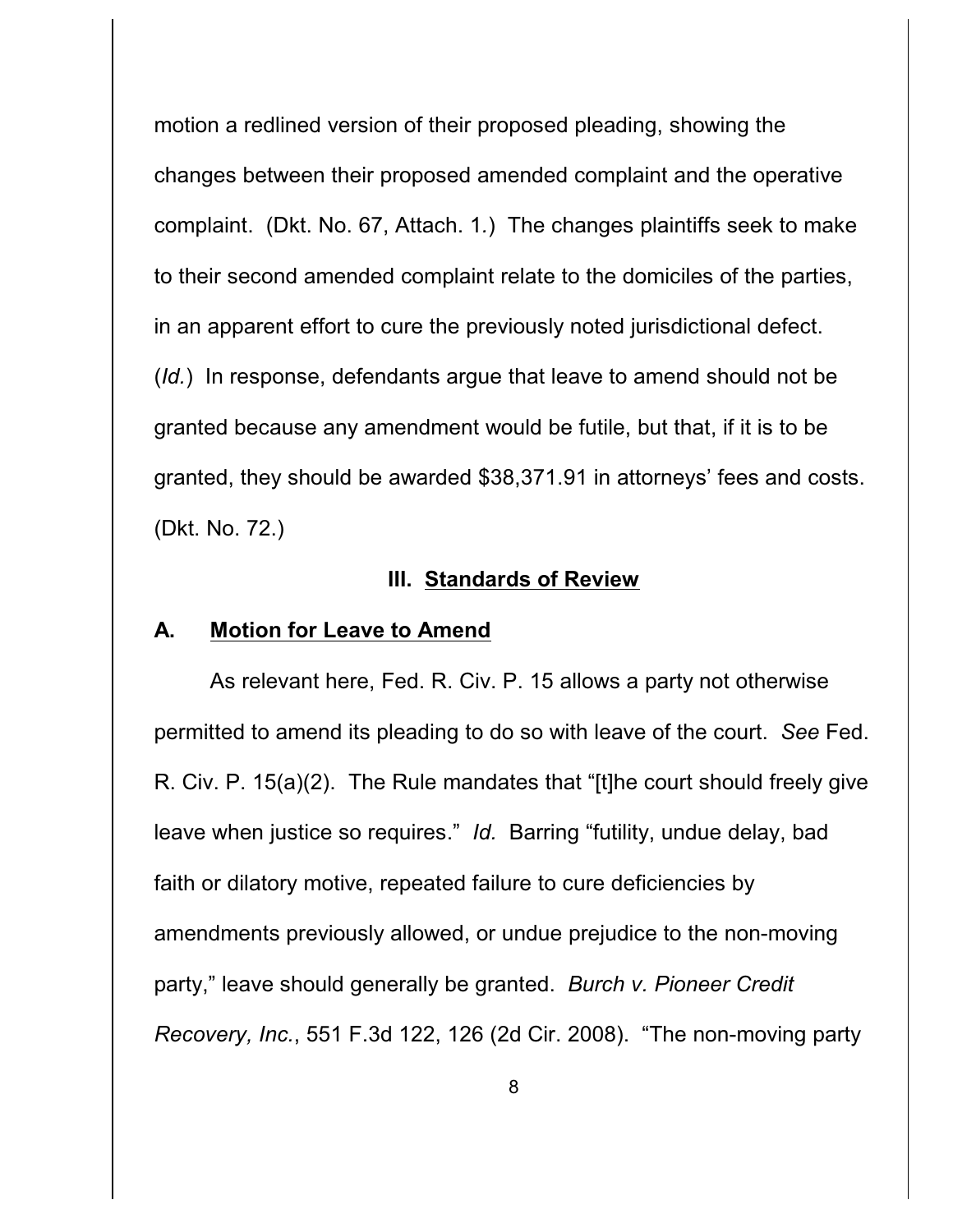bears the burden of establishing why leave to amend should not be granted." *Linares v. Richards*, No. 08-CV-3243, 2009 WL 2386083, at \*9 (E.D.N.Y. Aug. 3, 2009) (citations omitted).

### **B. Motion to Dismiss**

The standard of review under Fed. R. Civ. P. 12(b)(6) is well settled and will not be repeated here. For a full discussion of the standard, the court refers the parties to its prior decision in *Ellis v. Cohen & Slamowitz, LLP*, 701 F. Supp. 2d 215, 218 (N.D.N.Y. 2010).

### **IV. Discussion**

### **A. Plaintiffs' Motion for Leave to Amend**

Plaintiffs seek to amend their complaint to cure the jurisdictional defect that exists in the previous three iterations of their complaint. (Dkt. No. 67.) Specifically, plaintiffs seek to amend their complaint to add that plaintiffs have been domiciled in Florida since May 2013, and that each defendant is either domiciled in New York, North Carolina, or Delaware; and not Florida. (Dkt. No. 67, Attach. 1 ¶¶ 1-9.)

Defendants argue that leave to amend should be denied, because permitting a third amendment would be futile. (Dkt. No. 72 at 14-21.) Prejudice that defendants would allegedly face from the grant of plaintiffs'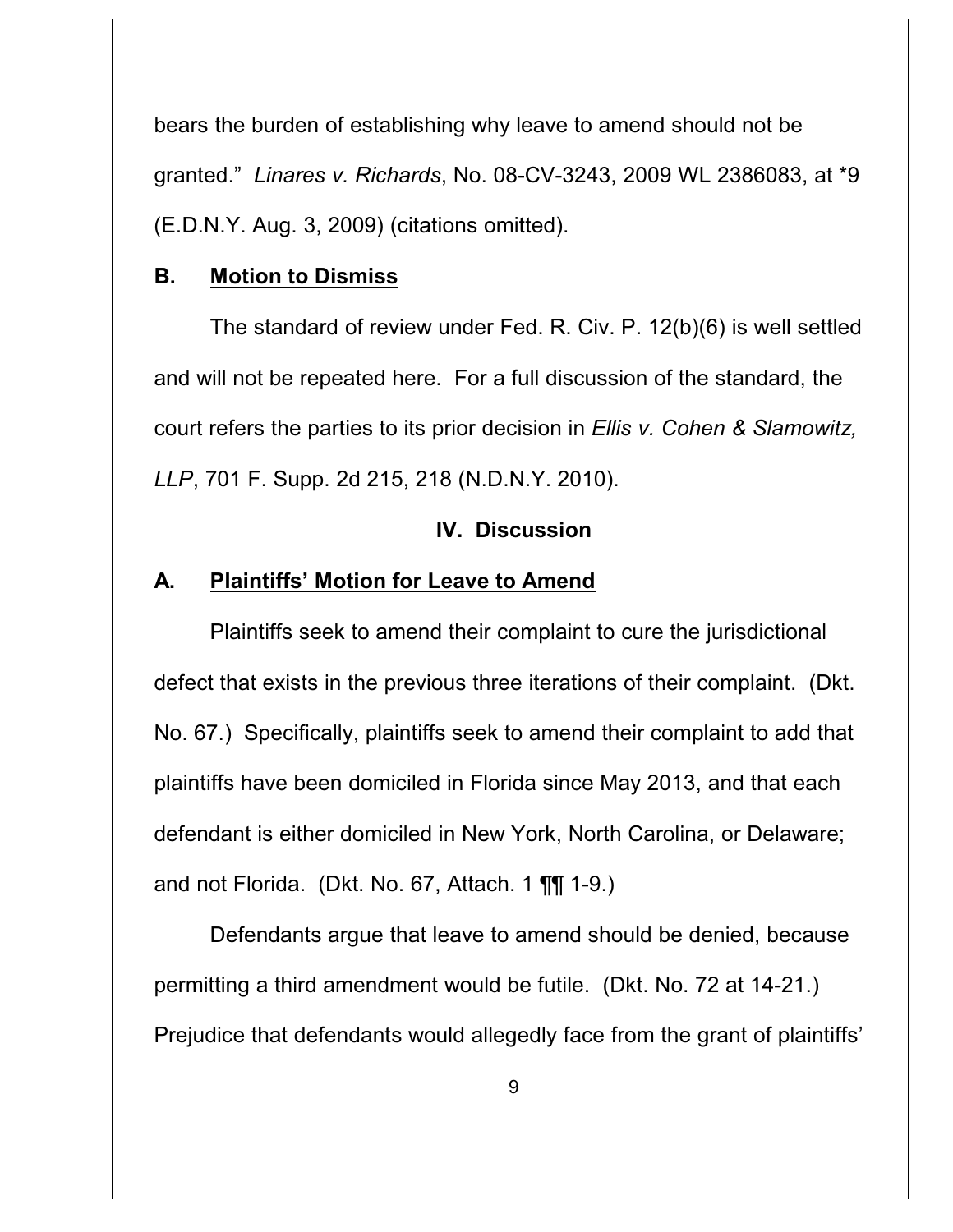leave to amend, although not affirmatively argued, was also a theme in their response. (*Id.* at 2, 4). For the reasons that follow, defendants have not offered sufficient justification for denying plaintiffs' motion for leave to amend their second amended complaint.

### *1. Prejudice*

First, "courts have recognized that prejudice may well be the most important consideration when deciding a motion to amend." *Lin v. Toyo Food, Inc.*, No. 12-CV-7392, 2016 WL 4502040, at \*2 (S.D.N.Y. Aug. 26, 2016). In deciding the prejudice question, courts should consider whether the amendment would "(i) require the opponent to expend significant additional resources to conduct discovery and prepare for trial; (ii) significantly delay the resolution of the dispute; or (iii) prevent the plaintiff from bringing a timely action in another jurisdiction." *See Monahan v. N.Y.C. Dep't of Corr.*, 214 F.3d 275, 284 (2d Cir. 2000). Bearing on these factors is "[t]he procedural posture of a case, including the stage of discovery and whether dispositive motions have been filed." *A.V.E.L.A., Inc. v. Estate of Monroe*, 34 F. Supp. 3d 311, 317 (S.D.N.Y. 2014).

The court is mindful that defendants will suffer some prejudice by a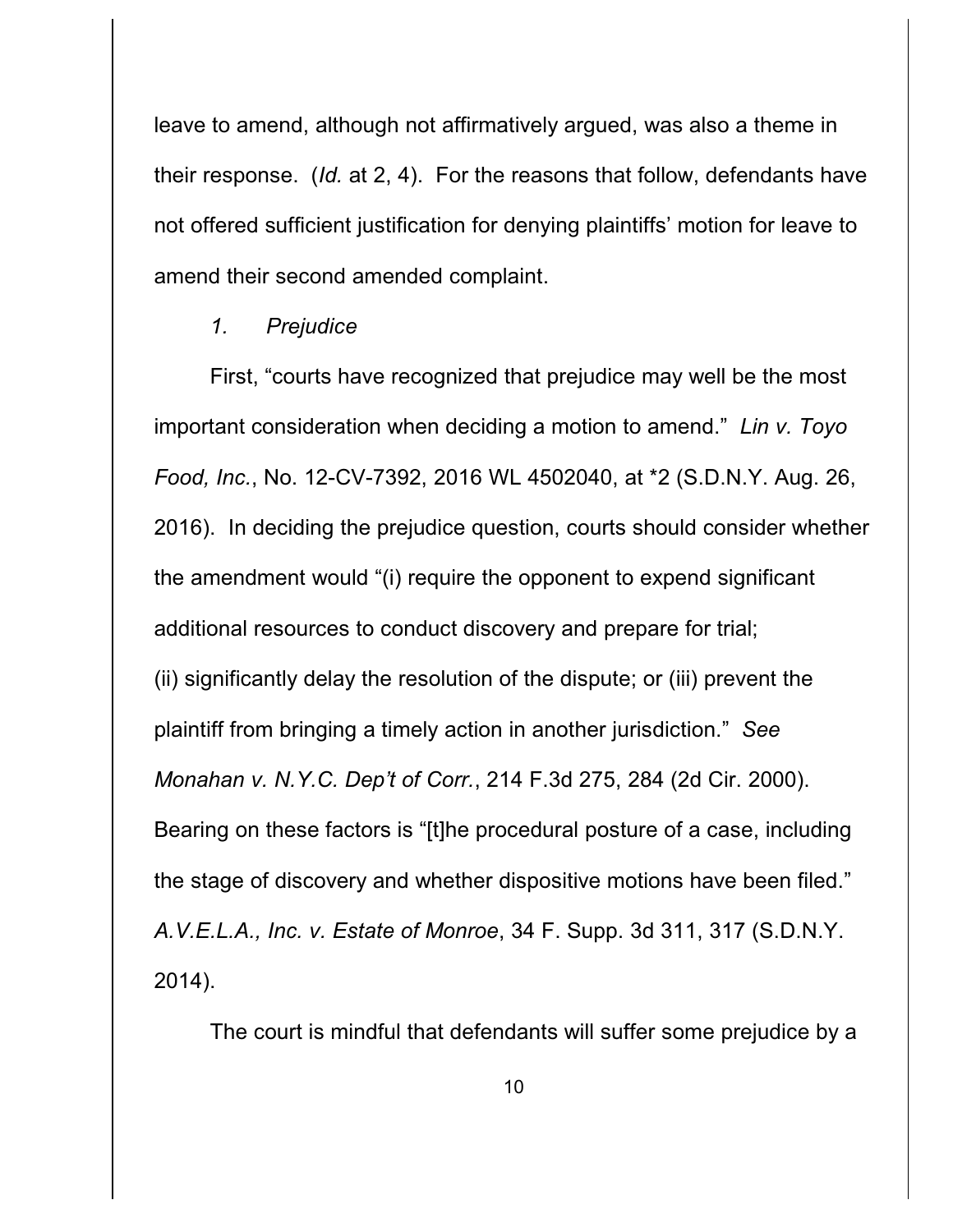grant of the motion for leave to amend. Indeed, plaintiffs had numerous chances to show that the court had jurisdiction over the case, and the evidence that ultimately proves complete diversity of citizenship amongst the parties was available well before they submitted it. However, even though this action commenced more than three years ago, the litigation is still in its early stages given that an answer has not been filed and discovery has not yet commenced. Accordingly, the amendment itself—which merely establishes subject matter jurisdiction—will not force defendants to expend significant additional resources to conduct discovery and prepare for trial, and will not further delay the resolution of the dispute.<sup>3</sup>

### *2. Futility*

A proposed amendment is considered futile if it "would fail to cure prior deficiencies or to state a claim under Rule 12(b)(6) of the Federal Rules of Civil Procedure." *Panther Partners Inc. v. Ikanos Comms, Inc.*, 681 F.3d 114, 119 (2d Cir. 2012) (citation omitted). The amendment

 $3$  As noted below, in order to offset any prejudice defendants will suffer from the court granting the pending motion, they will be reimbursed, in part, for the additional resources they were forced to expend as a result of plaintiffs' failure to cure their jurisdictional defect at the first instance.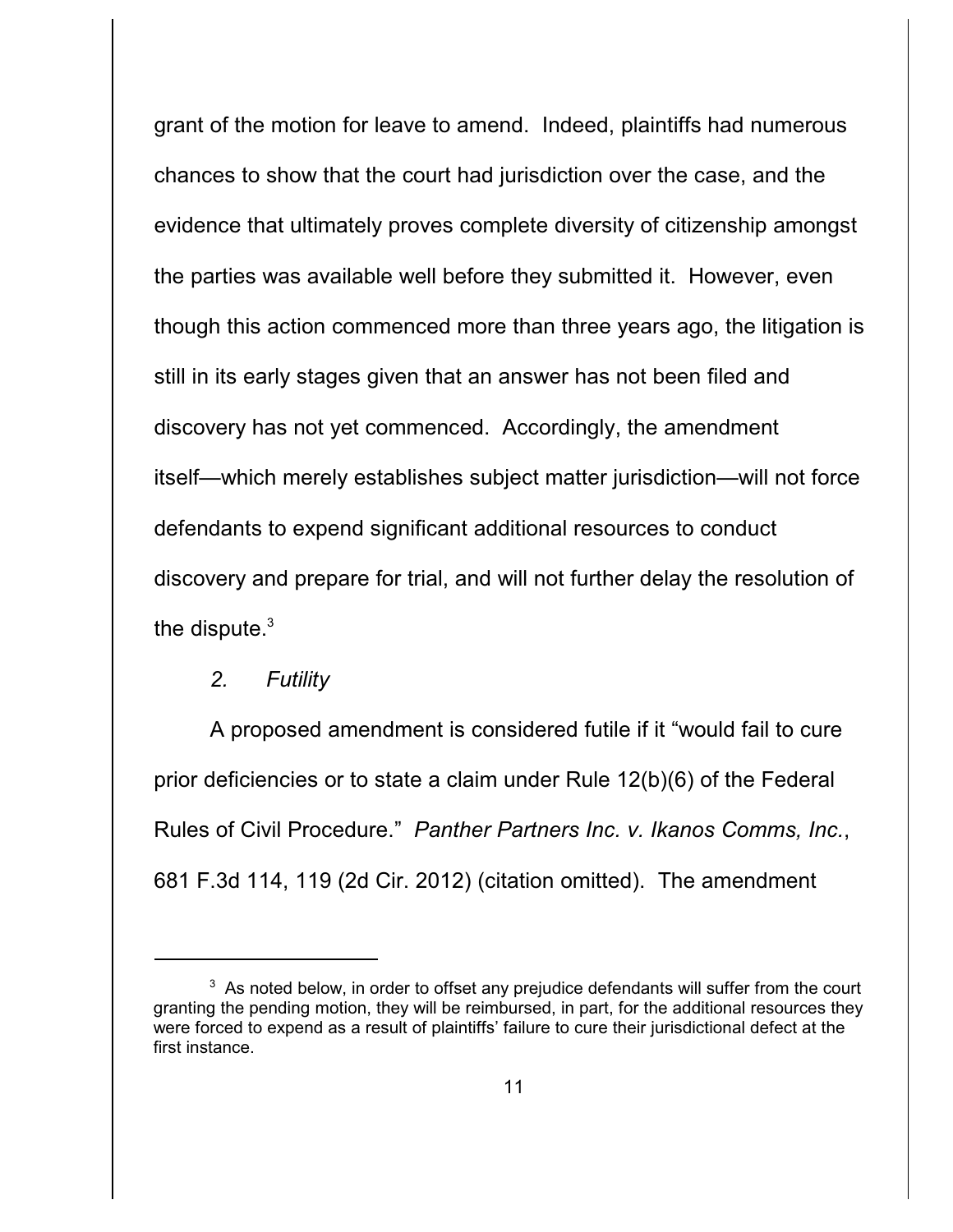should be denied as futile only "if it appears beyond doubt that the plaintiff can plead no set of facts that would entitle him to relief." *Milanese v. Rust-Oleum Corp.*, 244 F.3d 104, 110 (2d Cir. 2001). Accordingly, "the standard for denying leave to amend based on futility is the same as the standard for granting a motion to dismiss." *IBEW Local Union No. 58, Pension Trust Fund & Annuity Fund v. Royal Bank of Scotland Group, PLC*, 783 F.3d 383, 389 (2d Cir. 2015). In making this decision, courts must "consider the proposed amendments along with the remainder of the complaint, accept as true all non-conclusory factual allegations therein, and draw all reasonable inferences in plaintiff's favor." *Panther Partners*, 681 F.3d at 119 (internal quotation marks, citations, and alterations omitted).

Here, plaintiffs' case was dismissed *sua sponte* because the first three iterations of plaintiffs' complaint did not adequately allege subject matter jurisdiction. (Dkt. Nos. 52-63.) Plaintiffs' proposed amendment cures this prior defect by adequately alleging there was complete diversity of citizenship amongst the parties at the time of the filing of the initial complaint. (Dkt. No. 67, Attach. 1 at 2-4.)

Defendants argue that granting plaintiffs' leave to amend would be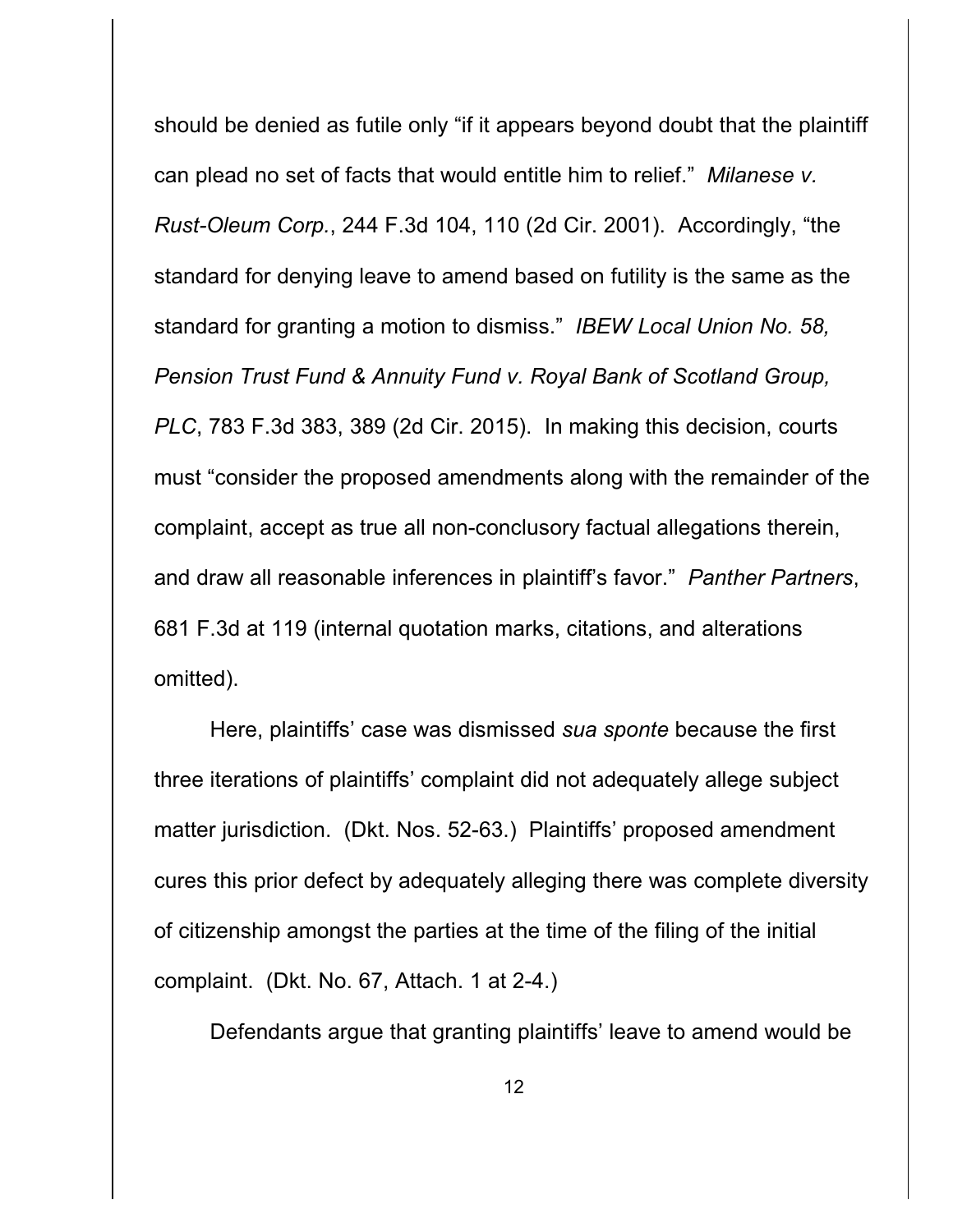futile because plaintiffs' claims "fail as a matter of law." (Dkt. No. 72 at 14.) Defendants' arguments are not new. In their response to the pending motion, they incorporate the arguments made in their motion to dismiss "in their entirety." (Dkt. No. 72 at 14.) Although defendants' motion to dismiss was denied as moot, (Dkt. No. 55), and thus—contrary to their assertion, (Dkt. No. 72 at 8, 21)—is not pending before the court, the motion has been fully briefed, (Dkt. Nos. 16, 28, 34), and defendants' futility arguments require the court to resolve certain issues discussed therein. Moreover, the court has already addressed substantially the same issues in *Grasso*.

First, unlike the plaintiffs' claims of fraud as to certain investments at issue in *Grasso*, plaintiffs claims here were filed within the statute of limitations period. According to N.Y. C.P.L.R. § 213(8), the statute of limitations for fraud is the greater of either six years from when the cause of action accrued or two years from the time a plaintiff discovered the fraud or could have discovered it with reasonable diligence.<sup>4</sup> Plaintiffs'

<sup>&</sup>lt;sup>4</sup> This same statute of limitations framework applies to plaintiffs' claims of breach of fiduciary duty, aiding and abetting a breach of fiduciary duty, and negligent misrepresentation, which all sound in fraud. *See Ajamian v. Zakarian*, No. 1:14-CV-321, 2014 WL 4247784, at \*8 (N.D.N.Y. Aug. 26, 2014); *Gonzalski v. Prudential Ins. Co. of Am.*, No: 5:02-CV-921, 2004 WL 556686, at \*1 n.6 (N.D.N.Y. Mar. 22, 2004).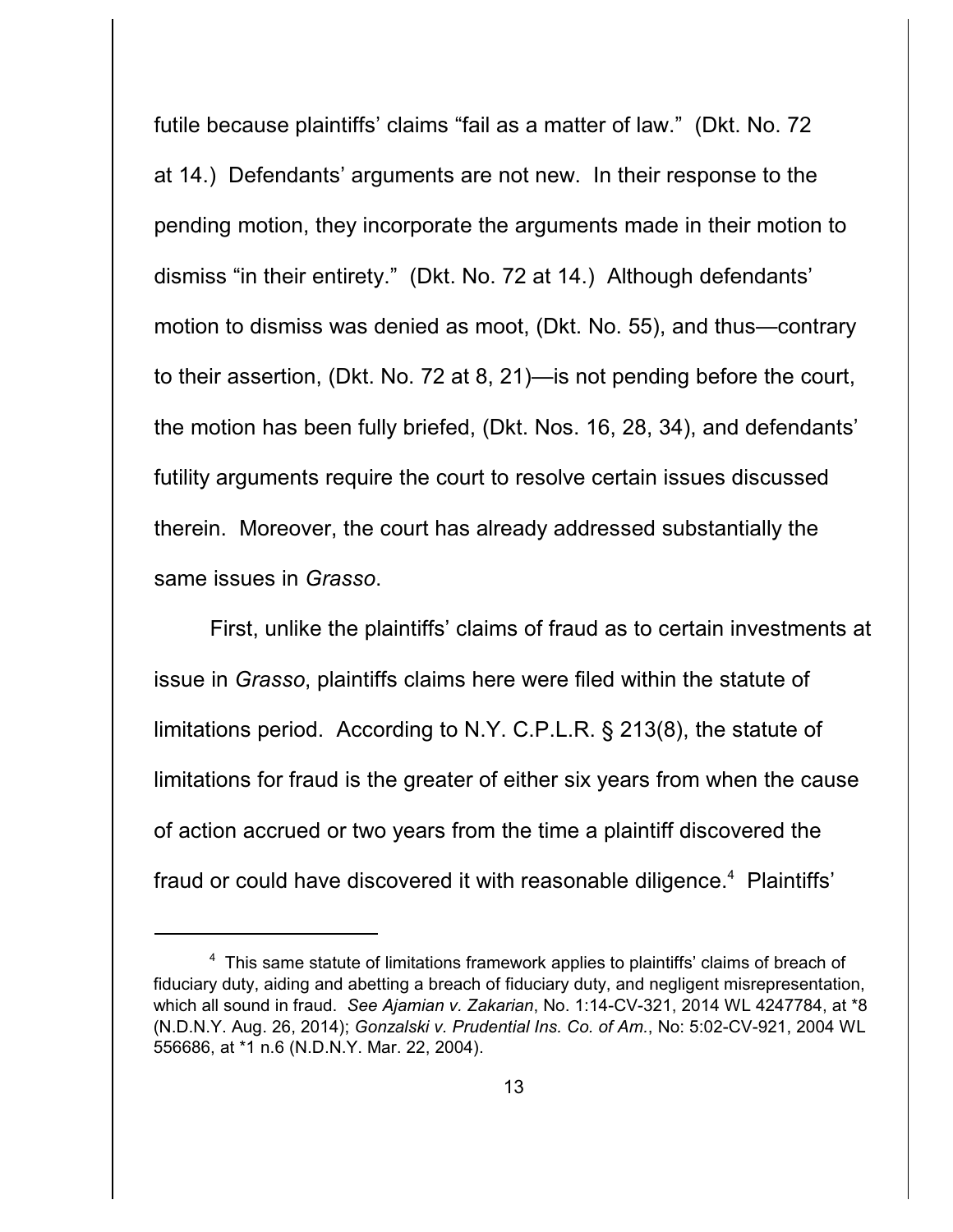claims accrued at the moment of their investments. *See Grasso*, 2018 WL 1737619, at <sup>\*7</sup>. Because they executed the subscription agreements on August 18, 2010, and filed their complaint on July 15, 2016, plaintiffs' claims of fraud, including their claims of breach of fiduciary duty, aiding and abetting a breach of fiduciary duty, and negligent misrepresentation, are timely.

On the other hand, plaintiffs' claim of unjust enrichment is time barred. Under New York law, the statute of limitations applicable to an unjust enrichment claim is "six years where plaintiff seeks an equitable remedy, but three years where plaintiff seeks monetary damages." *Matana v. Merkin*, 957 F. Supp. 2d 473, 494 (S.D.N.Y. 2013) (citing *Ingrami v. Rovner*, 45 A.D.3d 806, 808 (2d Dep't 2007)). Here, plaintiffs seek "restitution of the losses sustained by [p]laintiffs from their investment in the Income Fund." (2d Am. Compl. ¶ 132.) Plaintiffs argue that the six-year statute of limitations is applicable, (Dkt. No. 28 at 40-41), while United Defendants claim the three-year period applies, (Dkt. No. 16, Attach. 1 at 14). Because plaintiffs effectively seek compensatory monetary damages and not equitable relief, the three-year statute of limitations governs plaintiffs' claim of unjust enrichment. *See*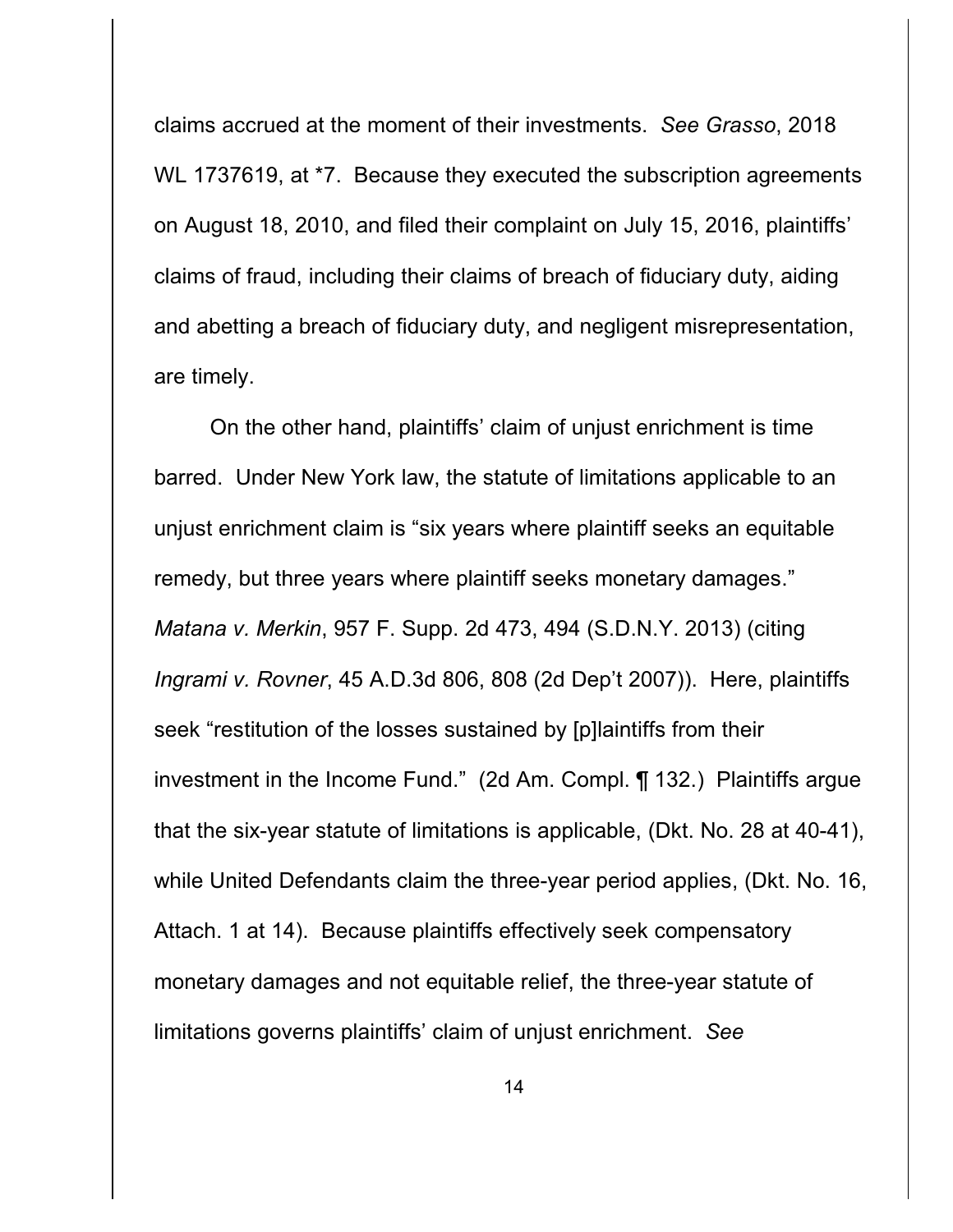*Ruzhinskaya v. Healthport Tech., LLC*, 311 F.R.D. 87, 109 (S.D.N.Y. 2015) (citing *Access Point Med., LLC v. Mandell*, 106 A.D.3d 40 (1st Dep't 2013)); *Grynberg v. Eni S.p.A.*, No. 06 Civ. 6495, 2007 WL 2584727, at \*3 (S.D.N.Y. Sept. 5, 2007) (citing, *inter alia*, *Lambert v. Skylar*, 817 A.D.3d 564, 565 (2d Dep't 2006)).

Generally, the three-year period begins to run "upon the occurrence of the wrongful act giving rise to a duty of restitution and not from the time the facts constituting the fraud are discovered." *Cohen v. S.A.C. Trading Corp.*, 711 F.3d 353, 364 (2d Cir. 2003) (quoting *Coombs v. Jervier*, 74 A.D.3d 724, 724 (2d Dep't 2010)). Plaintiffs argue that the period did not begin to run until "[United] Defendants denied plaintiffs' demand to refund their investments," shortly before they filed their complaint, because the limitations period for claims "arising out of a fiduciary relationship does not commence until the fiduciary has openly repudiated his or her obligation or the relationship has been otherwise terminated." (Dkt. No. 28 at 40-41 (quoting *Golden Pac. Bancorp. v. F.D.I.C.*, 273 F.3d 509, 518-19 (2d Cir. 2001)) (internal quotation marks omitted).) But this doctrine "only applies to a plaintiff seeking equitable relief, not one seeking monetary damages." *Spinnato v. Unity of Omaha Life Ins. Co.*, 322 F. Supp.3d 377, 398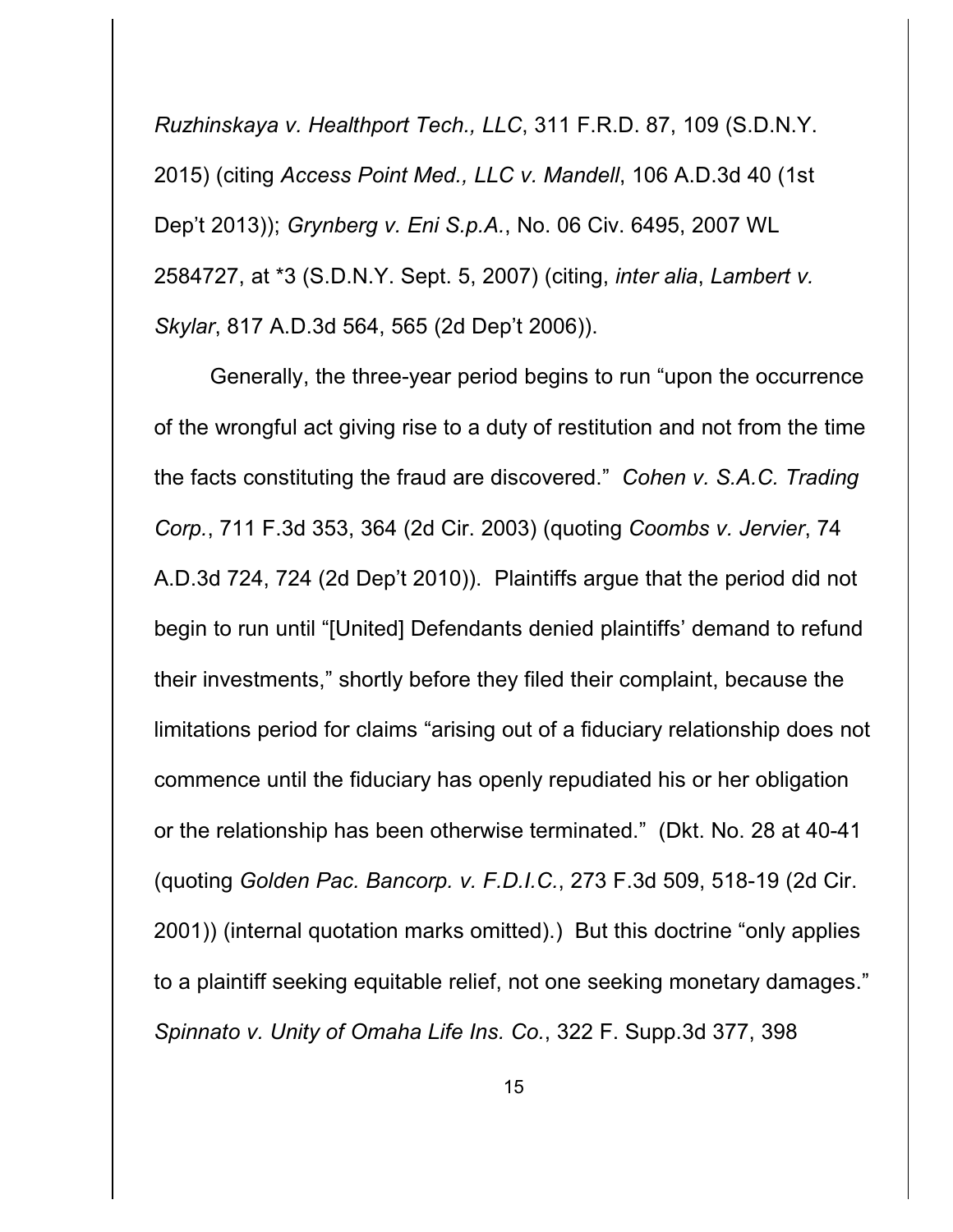(E.D.N.Y. 2018) (citation omitted).

Thus, the three-year period began to run on August 18, 2010 when plaintiffs executed the subscription agreements. Because plaintiffs did not bring their unjust enrichment claim until July 15, 2016, the claim is untimely.

In any event, even if plaintiffs' claim was timely, plaintiffs' unjust enrichment claim fails on the merits for the same reasons set forth in *Grasso*, 2018 WL 1737619, at \*9 (Dkt. No. 56 at 26-27, 1:16-cv-965). "To prevail on a claim for unjust enrichment in New York, a plaintiff must establish 1) that the defendant benefitted; 2) at the plaintiff's expense; and 3) that equity and good conscience require restitution." *Kaye v. Grossman*, 202 F.3d 611, 616 (2d Cir. 2000) (internal quotation marks and citation omitted). United Defendants point out that only the Income Fund, and not United Defendants themselves, received a benefit. (Dkt. No. 16, Attach. 1 at 31.) Indeed, the second amended complaint demonstrates that plaintiffs executed subscription agreements with the Income Fund for the acquisition of membership interests in the fund in exchange for money. (2d Am. Compl. ¶ 60.)

Plaintiffs do not allege, and defendants do not argue, that the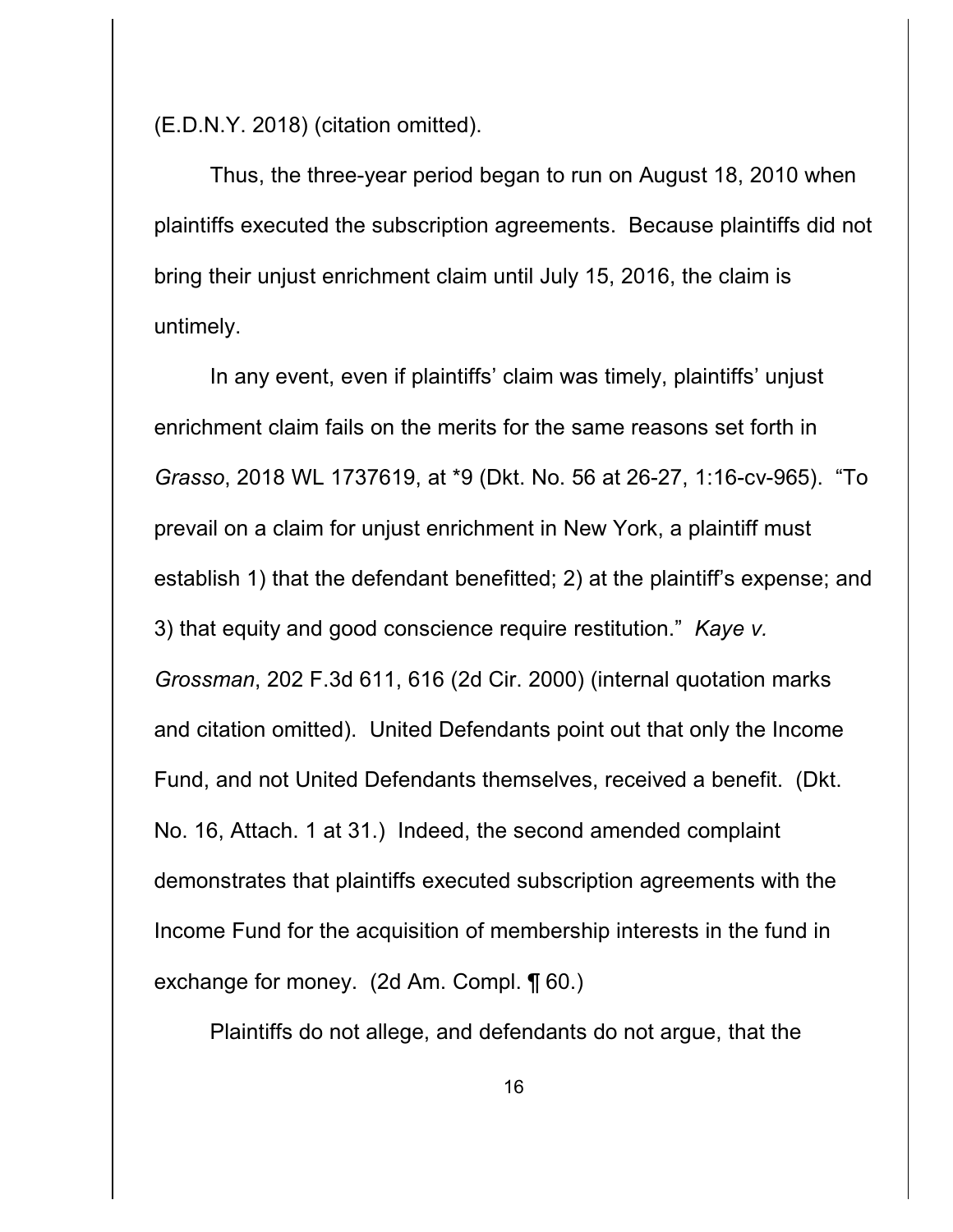subscription agreements are invalid or unenforceable. It is well-settled under New York law that "[t]he theory of unjust enrichment lies as a quasi-contract claim. It is an obligation imposed by equity to prevent injustice, in the absence of an actual agreement between the parties concerned." *IDT Corp. v. Morgan Stanley Dean Witter & Co.*, 12 N.Y.3d 132, 142 (2009) (internal quotation marks and citation omitted); *see Clark-Fitzpatrick, Inc. v. Long Island R.R. Co.*, 70 N.Y.2d 382, 388 (1987) ("The existence of a valid and enforceable written contract governing a particular subject matter ordinarily precludes recovery in quasi contract for events arising out of the same subject matter[.]").

Unless the Income Fund obtained plaintiffs' investments through fraud, it was entitled to the total amount of investments in accordance with the subscription agreements that plaintiffs entered into. As such, plaintiffs have a remedy for money damages by virtue of their fraud claims, stemming from their written agreement, which precludes an equitable claim arising out of the same subject matter. *See IDT Corp.*, 12 N.Y.3d at 142; *Clark-Fitzpatrick, Inc.*, 70 N.Y.2d at 388-89. Accordingly, the proposed amended complaint fails to state a claim for unjust enrichment, and that claim is dismissed.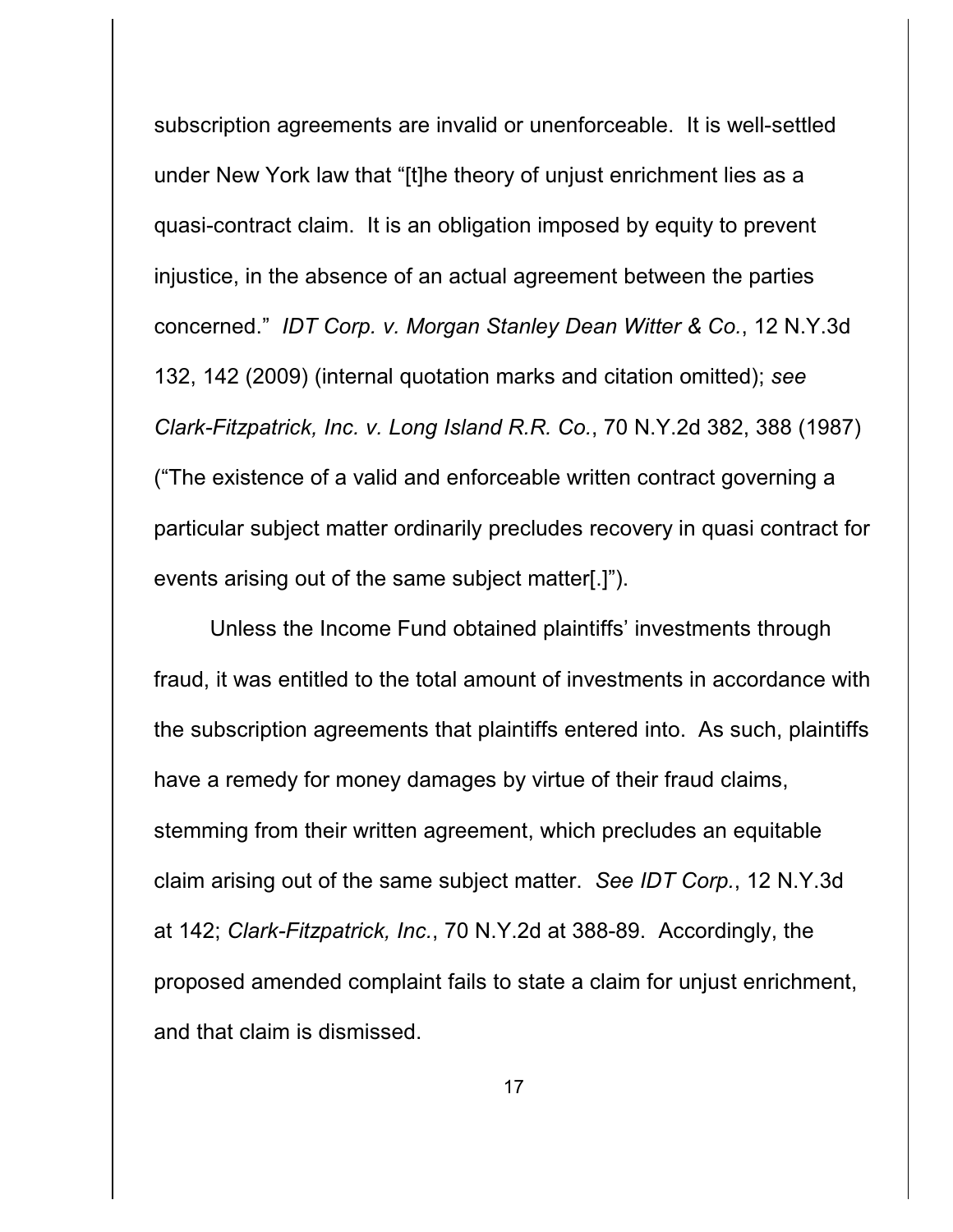The court has carefully considered defendants' remaining arguments and finds them to be without merit. In particular, as the court explained in *Grasso*, 2018 WL 1737619, at \*9 (Dkt. No. 56 at 27-28, 1:16 cv-965), a resolution of defendants' arguments regarding an agency relationship between Page and United Defendants, (Dkt. No. 16, Attach. 1 at 15-18), as well as whether United Defendants owed plaintiffs a fiduciary duty, (*id.* at 27-29), or maintained some other type of "privity-like" relationship, (*id.* at 30), require a more fact-specific inquiry that cannot be conducted at this stage, before discovery has commenced. Thus, the remainder of plaintiffs' claims survive the motion to dismiss.

It stands to reason that, if even one of plaintiffs' claims can survive a motion to dismiss, then plaintiffs' proposed amendment, which would merely cure the jurisdictional defect that existed in the previous three iterations, is not futile. Here, as discussed, although some of defendants' arguments have merit, and plaintiffs' unjust enrichment claim is hereby dismissed, plaintiffs' remaining claims are sufficient to survive the motion to dismiss. Defendants are free to renew their arguments after discovery.

Accordingly, plaintiffs' motion for leave to amend, (Dkt. No. 67), is granted.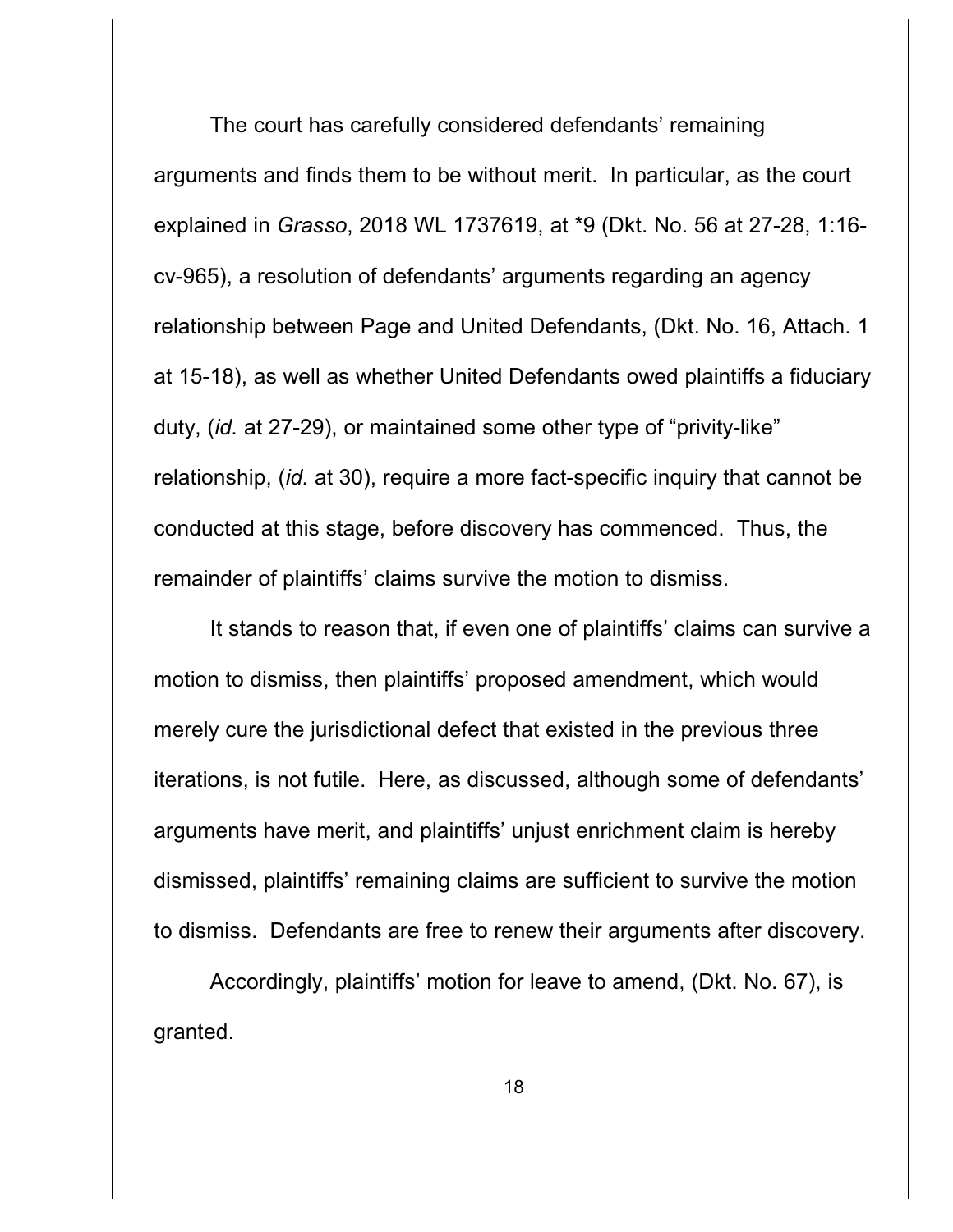### **B. Defendants' Request for Attorneys' Fees and Costs**

Generally, the so-called "American Rule" mandates "each party to bear his own litigation expenses, including attorney's fees, regardless whether he wins or loses." *Fox v. Vice*, 563 U.S. 826, 832 (2011) (citation omitted). However, the court has inherent power to "use its discretion to impose conditions on the grant of leave to amend." *I.C. v. Delta Galil USA*, No. 1:14-cv-7289, 2016 WL 6208561, at \*2 (S.D.N.Y. Oct. 24, 2016) (citations omitted). And it is well settled that an award of attorneys' fees and costs for the non-moving party is a condition that the court may impose. *See, e.g.*, *Combustion Prods. Mgmt, Inc. v. AES Corp.*, No. 5:05-CV-00929, 2006 WL 6816644, at \*8 (N.D.N.Y. Jun. 27, 2006) ("When granting leave to amend, courts have discretion to impose reasonable conditions, including the imposition of attorney's fees, in order to address prejudice that the opposing party will suffer as a result of the amendment."); *Hayden v. Feldman*, 159 F.R.D. 452, 454-55 (S.D.N.Y. 1995) (awarding fees to defendant who "would not have been put to the expense of moving to dismiss the faulty Third Amended Complaint had plaintiffs filed a proper complaint at the outset").

Indeed, "[a]warding attorneys' fees as a condition of granting leave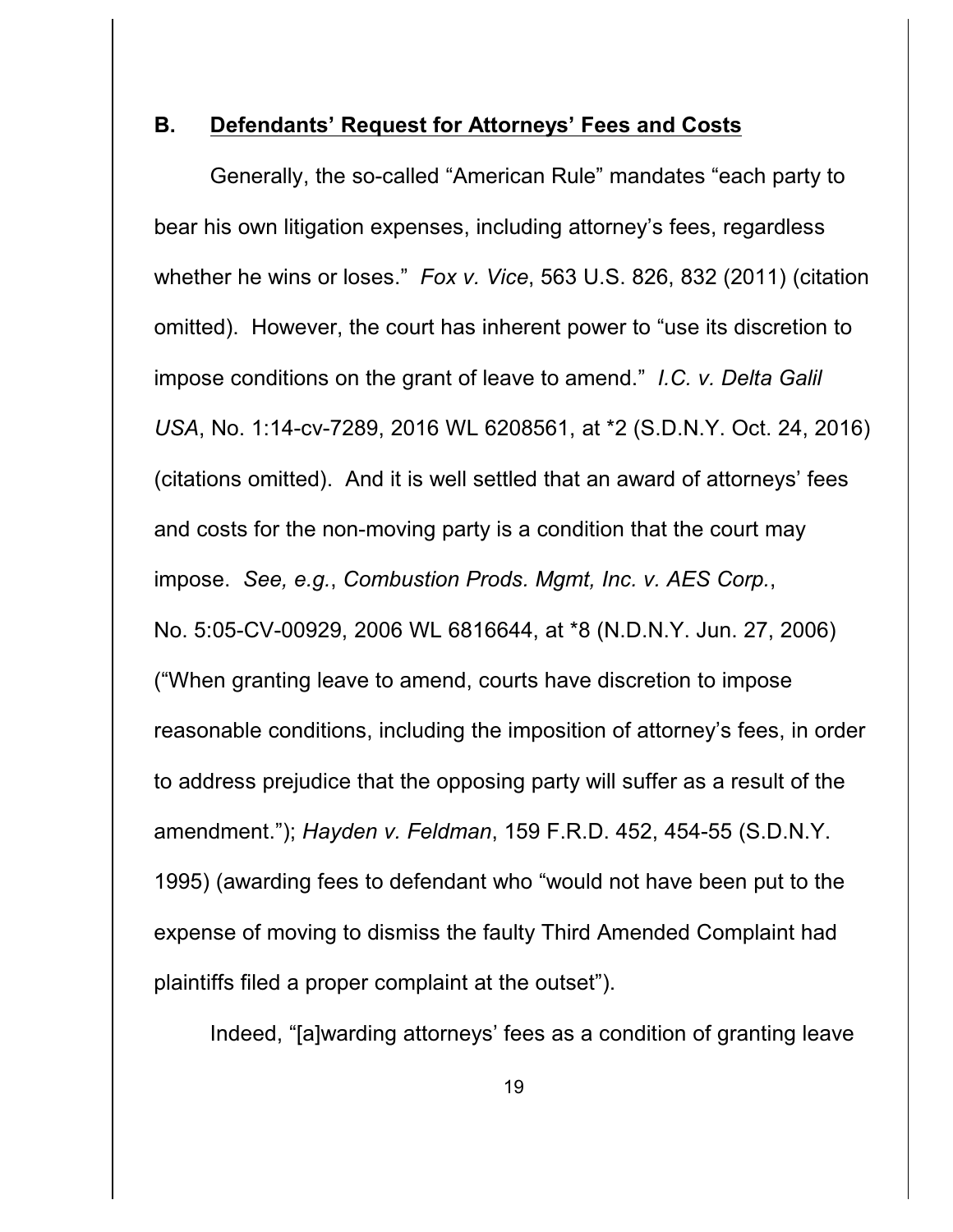to amend provides a means to 'mitigate the additional expenses that [defendants] . . . incurred . . . attributable to plaintiff's counsel's failure to plead his client's case properly.'" *Diego Beekman Mutual Housing Assoc. Dev. Fund Corp. Hdfc v. Dish Network, L.L.C.*, No. 15 Civ. 1094, 2016 WL 1060328, at \*8 (S.D.N.Y. Mar. 15, 2016) (quoting *Glob. Energy & Mgmt., LLC v. Xethanol Corp.*, No. 07 Civ. 11049, 2009 WL 464449, at \*4 (S.D.N.Y. Feb. 24, 2009)).

Defendants request \$3,707.50 in attorneys' fees for legal work related to plaintiffs' response to the court's order to show cause; \$1,485.00 in attorneys' fees for legal work related to opposing plaintiffs' motion for reconsideration; \$27,642.41 in attorneys' fees and costs for legal work related to opposing plaintiffs' appeal to the Second Circuit; and \$5,537.00 in attorneys' fees for legal work related to opposing the pending motion. (Dkt. No. 72 at 12.) Defendants supplemented their response to plaintiffs' motion for leave to amend with an attorney declaration and various invoices and other attorney billing records which are attached as exhibits to the declaration. (Dkt. No. 73.) The declaration and its exhibits establish that defendants actually incurred the amounts of attorneys' fees and costs requested for all categories of fees and costs except for those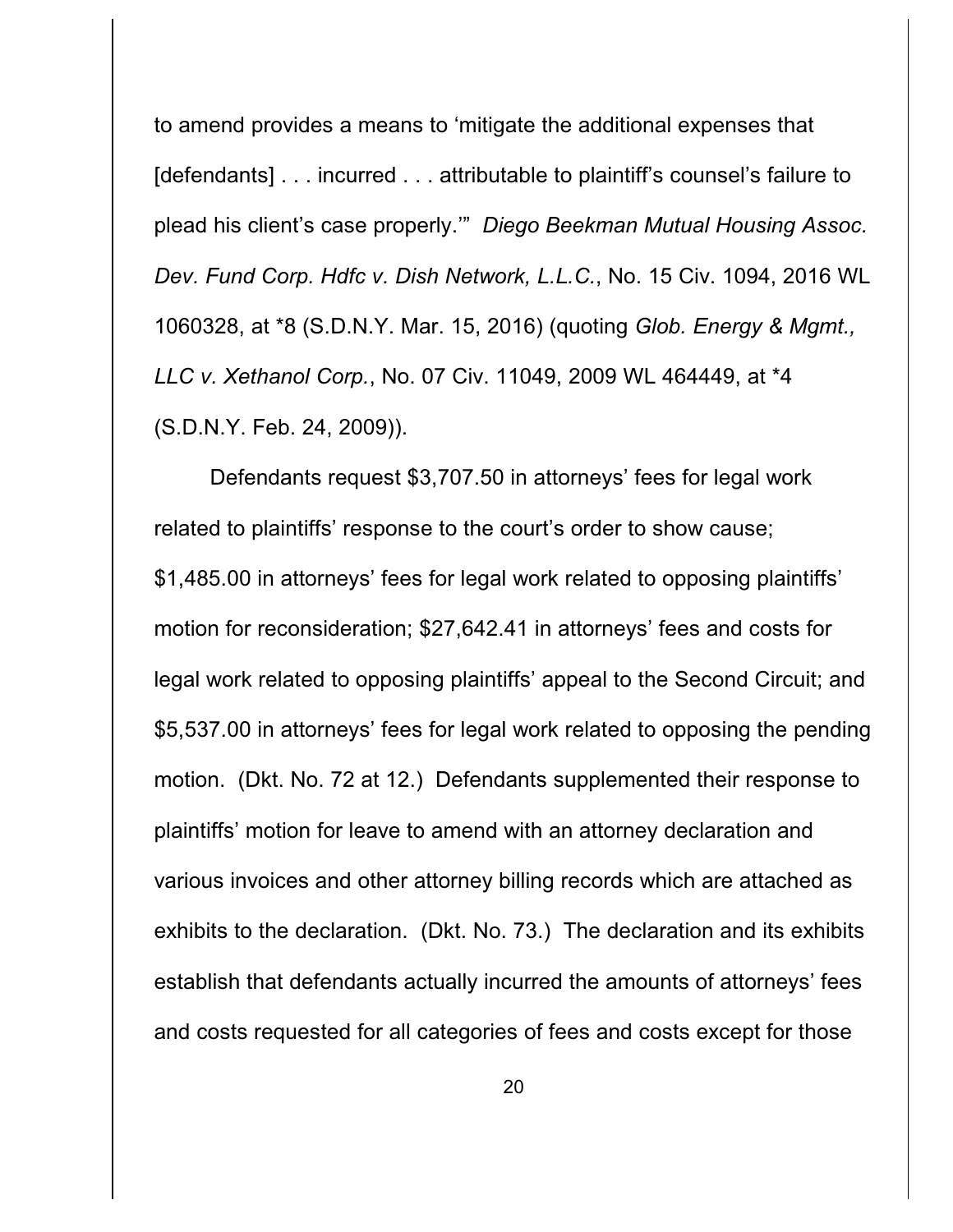incurred by responding to the pending motion. (*Id.*)

Defendants' request is effectively a request for sanctions vis-à-vis attorneys' fees, and not a request for an award of fees in the general sense. As previously noted, in remanding this case back to this court, the Second Circuit expressly noted that an award of attorneys' fees may "mitigate the prejudice incurred by [d]efendants" as a result of plaintiffs' "failure to provide the district court with all relevant evidence at the time of the order to show cause." *Van Buskirk*, 935 F.3d at 52, 56. Defendants incurred significant costs as a direct result of plaintiffs' slipshod response to the court's order to show cause. The evidence that ultimately proved the existence of complete diversity was available to plaintiffs' throughout the litigation, and it was only until their motion for reconsideration—after filing three iterations of the complaint and responding to an order to show cause on this exact issue—where they provided it to the court.

Accordingly, based on the aforementioned case law which shows that courts within the Second Circuit commonly award attorneys' fees and costs to offset prejudice in similar situations, defendants' are entitled to the reasonable attorneys' fees incurred in litigating the jurisdictional dispute in this court, as well as those incurred in responding to plaintiffs'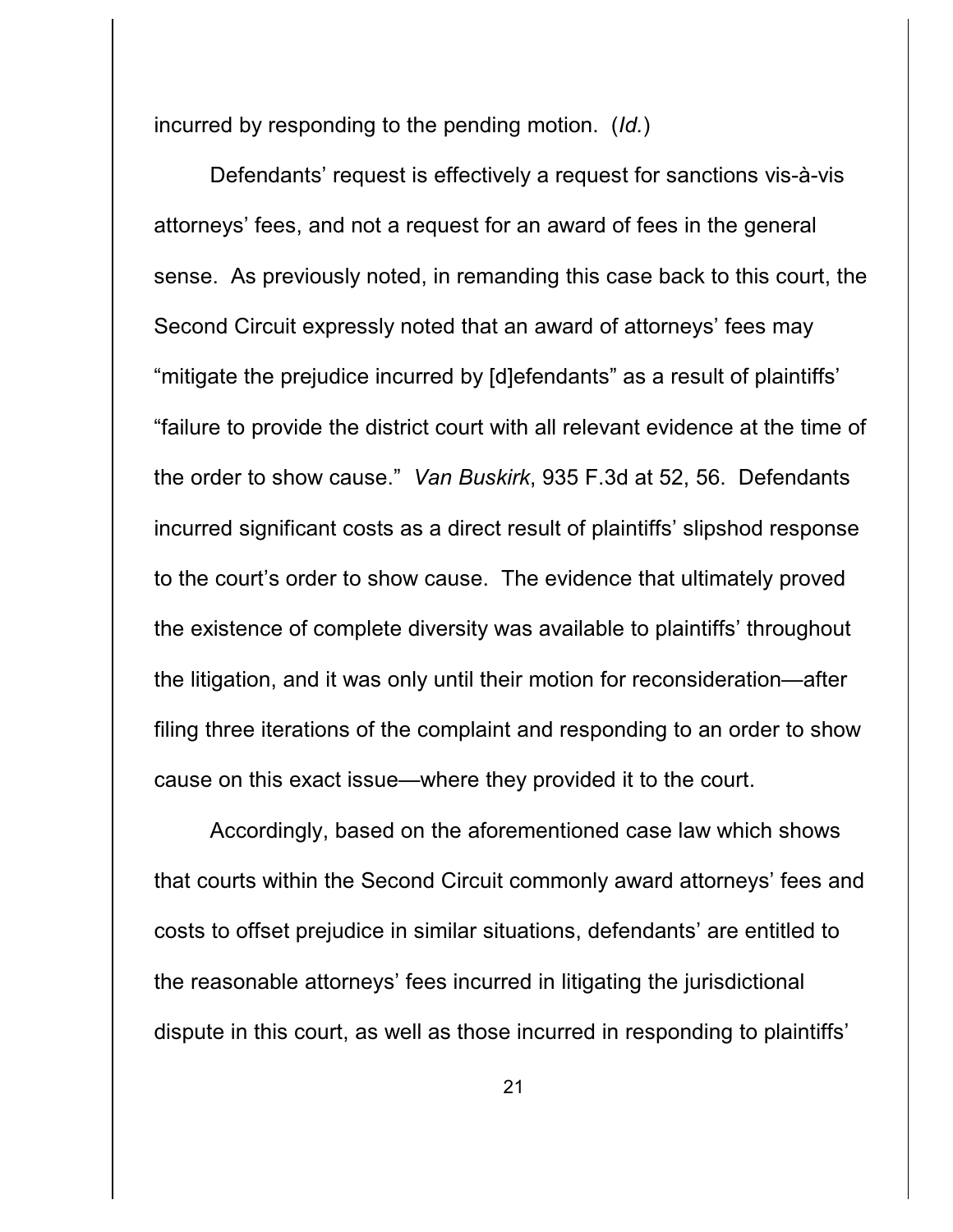appeal to the Second Circuit. Plaintiffs' argument that defendants are not entitled to fees associated with the appeal because they were not the prevailing party, (Dkt. No. 76 at 4-5), is misplaced. Here, in deciding whether a grant of leave to amend should be conditioned on the payment of attorneys' fees, the inquiry is: which expenses would not have been incurred had plaintiffs' cured their jurisdictional defect in the first instance? It is clear that defendants would not have incurred fees from responding to plaintiffs' appeal to the Second Circuit had plaintiffs cured their jurisdictional defect when given the opportunity, because, in that case, the appeal would not have been necessary.

Defendants are not entitled to the \$6,233.41 in costs associated with their appeal to the Second Circuit, however. *See Van Buskirk*, 935 F.3d at 56 ("[T]he parties shall bear their own costs on appeal."). Additionally, defendants are not entitled to the attorneys' fees incurred by responding to the pending motion. The court has reviewed the attorney declaration and all billing records and other materials submitted with defendants' response to the pending motion, and did not find any support with regard to defendants' request for attorneys' fees incurred by responding to such motion. (Dkt. No. 73.) Defendants have not even informed the court how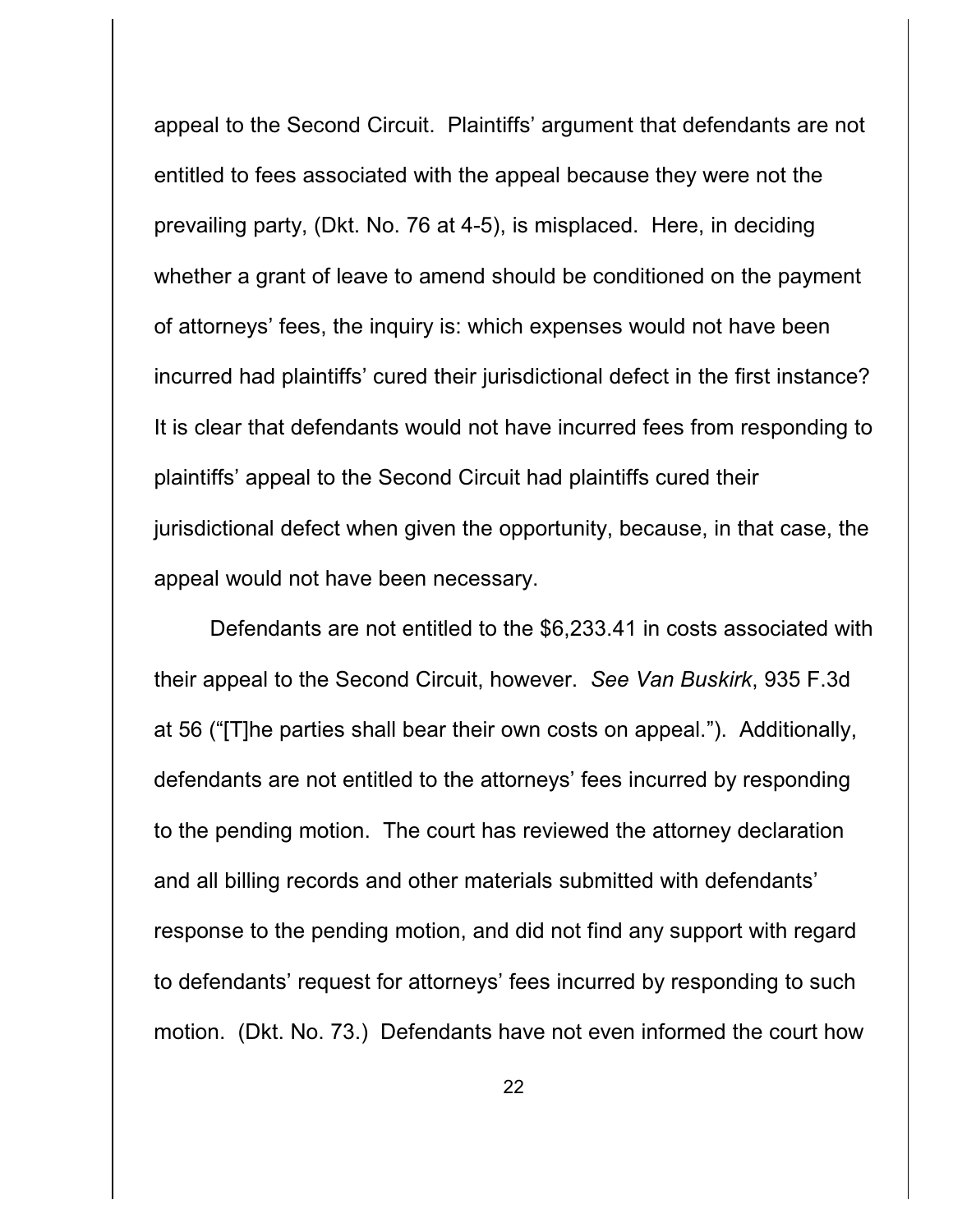many hours were expended in responding to the motion, (Dkt. Nos. 72, 73), and that information is essential for the court to determine the reasonableness of the requested fees.

Turning to the question of what is an appropriate sanction vis-à-vis attorneys' fees, courts use the lodestar method—the product of a reasonable hourly rate and the hours reasonably spent on the case. *See Millea v. Metro–North R.R. Co.*, 658 F.3d 154, 166 (2d Cir. 2011); *Miller v. City of Ithaca*, No. 3:10-cv-597, 2017 WL 61947, at \*2 (N.D.N.Y. Jan. 5, 2017). Generally, the district court relies on the prevailing hourly rate from the district in which it sits in calculating the lodestar. *See Arbor Hill Concerned Citizens Neighborhood Ass'n v. Cty. of Albany & Albany Cty. Bd. of Elections*, 522 F.3d 182, 191 (2d Cir. 2008). However, "a district court may use . . . some rate in between the out-of-district rate sought and the rates charged by local attorneys . . . in calculating the presumptively reasonable fee if it is clear that a reasonable, paying client would have paid those higher rates." *Id.*; *see Bergerson v. N.Y. State Office of Mental Health*, 652 F.3d 277, 289–90 (2d Cir. 2011). In determining what a reasonable client would be willing to pay, the court considers several factors, including: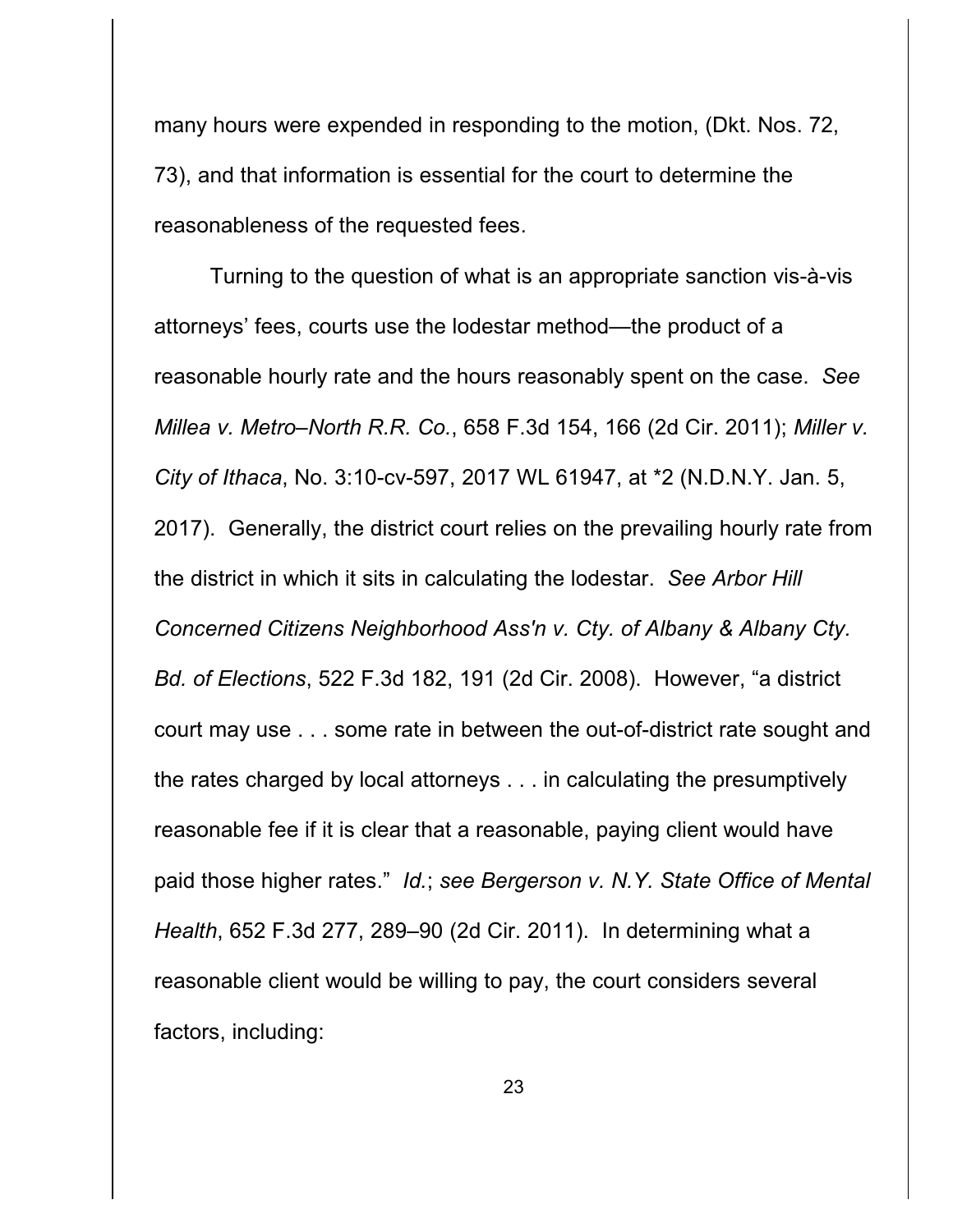the complexity and difficulty of the case, the available expertise and capacity of the client's other counsel (if any), the resources required to prosecute the case effectively (taking account of the resources being marshaled on the other side but not endorsing scorched earth tactics), the timing demands of the case, whether an attorney might have an interest (independent of that of his client) in achieving the ends of the litigation or might initiate the representation himself, ... and other returns (such as reputation, etc.) that an attorney might expect from the representation.

*Arbor Hill*, 522 F.3d at 184.

The four Cozen, O'Connor attorneys involved in this case are not local attorneys, but based in New York City. (Dkt. No. 72 at 21.) According to defendants' attorney declaration, Michael de Leeuw, a shareholder with twenty-two years of experience, spent 4.6 hours working on the case at a rate of \$675 per hour; Tamar Wise, a member with eleven years of experience spent 25.1 hours at a rate of \$550 per hour; Matthew Lewitz, an associate with seven years of experience, spent 16.1 hours at a rate of \$435 per hour; and James Castle, an associate with four years of experience, spent 8.3 hours at a rate of \$360 per hour. (Dkt. 73 at 7.) This amounts to \$26,901.50 in attorneys' fees, which appropriately does not include costs associated with defendants' response to plaintiffs'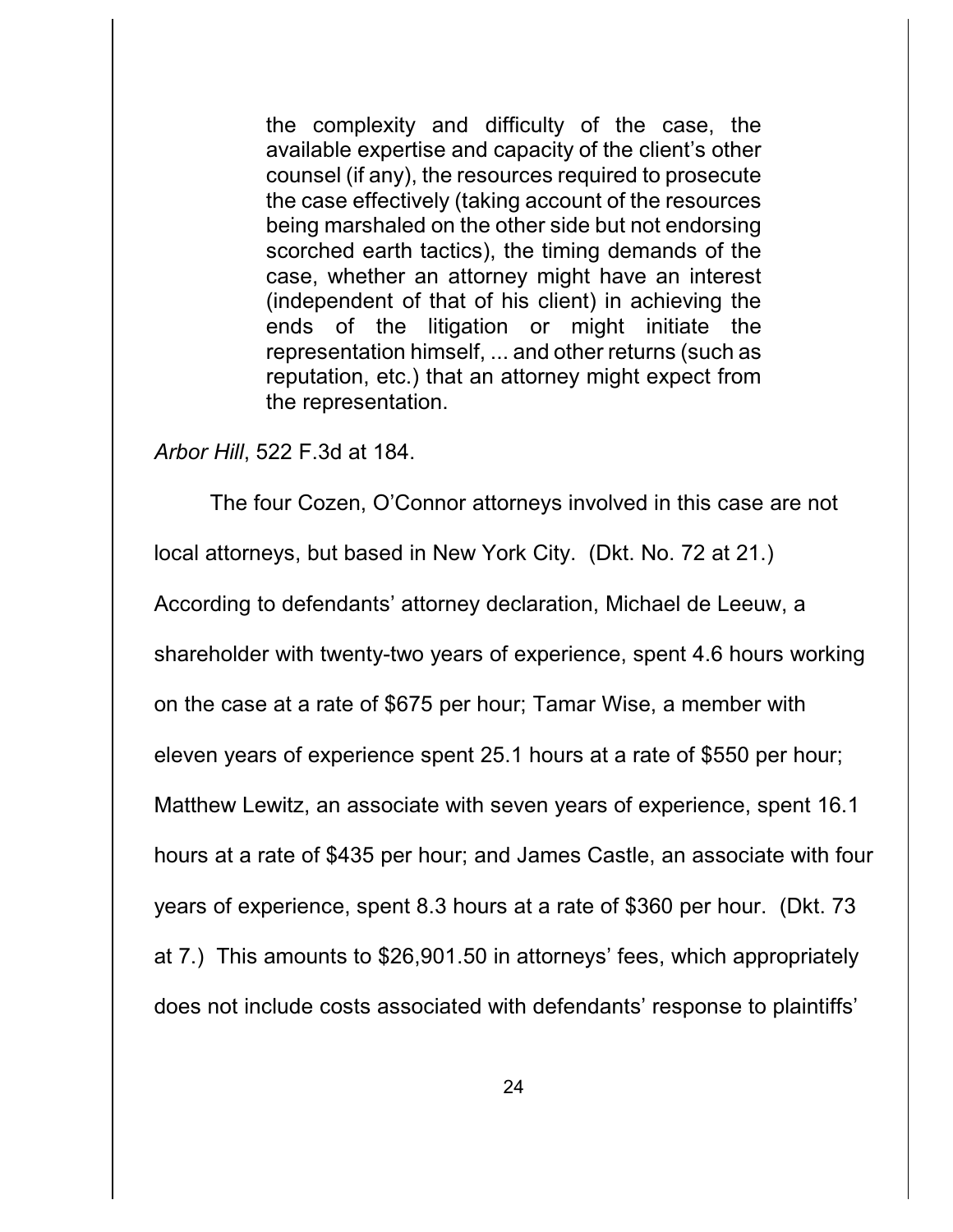appeal to the Second Circuit, or attorneys' fees associated with responding to the pending motion.

 Defendants argue that using their out-of-district rates to calculate reasonable attorneys' fees here is appropriate given the relatively complex nature of the case, (Dkt. No. 72 at 13), but there are a number of indistrict firms that are well-equipped to handle this case at in-district rates. However, given the particularized showing of defendants' attorneys' expertise, (Dkt. No. 76 at 3-6), the length of time spent on the case, (*id.* at 7), the detailed-billing records submitted by defendants, (Dkt. No. 73, Attachs. 2-4), the severe business consequences defendants face, and the fact that the clients consented to the New York City rates during the course of the litigation, (Dkt. No. 72 at 13), an award of attorneys' fees at the higher end of the prevailing district rate is reasonable.

As such, the court adopts the following rates that reflects the court's estimate, based on its overall sense of the suit, of the presumptively reasonable rate for each attorney presented by defendants: (1) Michael de Leeuw: 4.6 hours at \$450 per hour; (2) Tamar Wise: 25.1 hours at \$400 per hour; (3) Matthew Lewitz: 16.1 hours at \$280 per hour; and (4) James Castle: 8.3 hours at \$280 per hour. *See Universal Instruments*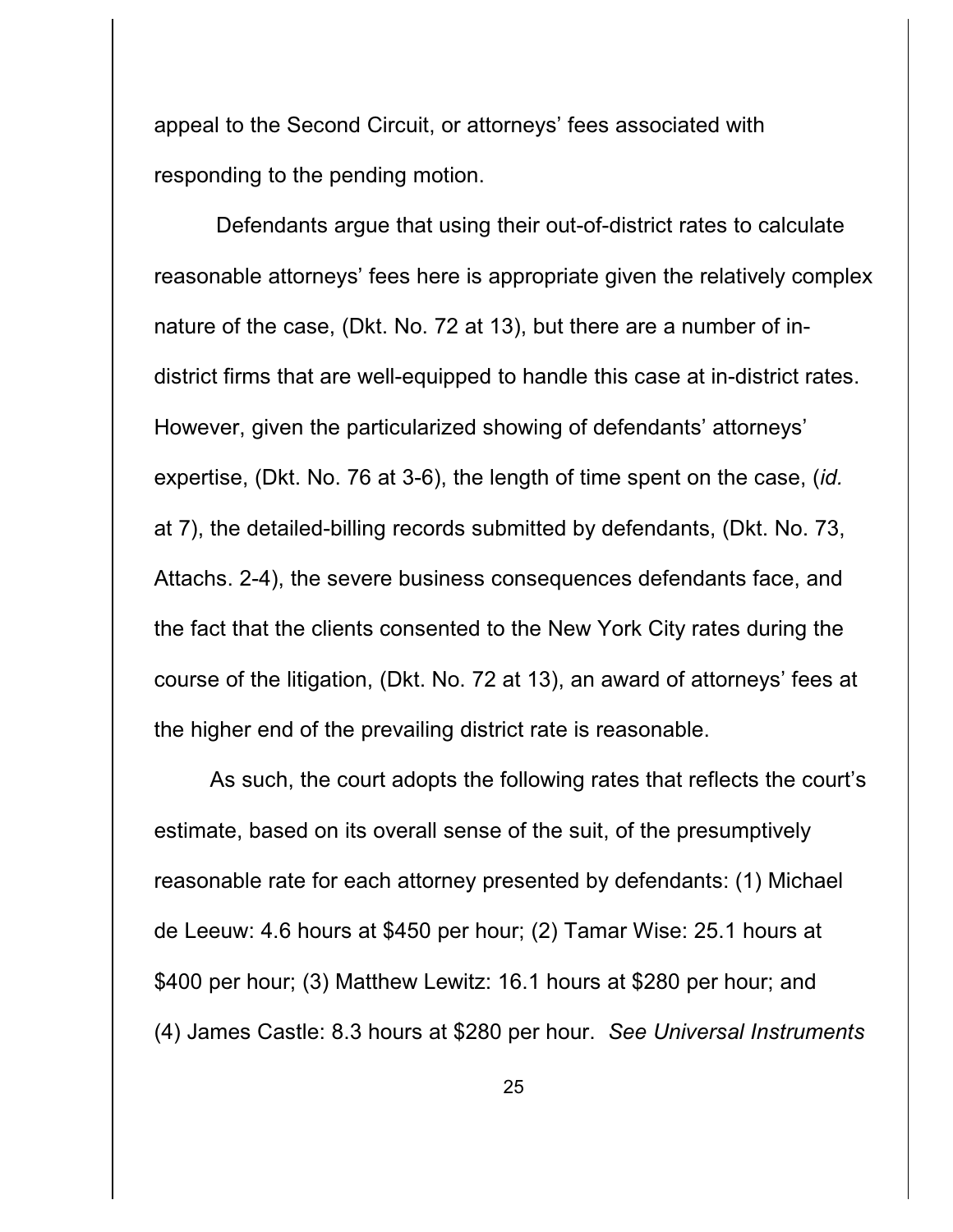*Corp. v. Micro Sys. Engineering, Inc.*, No. 3:13-cv-831, 2018 WL 2604817, at \*3 (N.D.N.Y. Jun. 4, 2018). This amounts to \$18,942 in attorneys' fees.

A district court also has discretion to further reduce the requested fees "as a practical means of trimming fat from a fee application." *McDonald ex rel. Prendergast v. Pension Plan of the NYSA–ILA Pension Tr. Fund*, 450 F.3d 91, 96 (2d Cir. 2006) (internal quotation marks and citation omitted). In determining the appropriate fee, district courts have substantial deference and may use estimates based on their overall sense of a suit. *See Fox*, 563 U.S. at 838. The court has carefully reviewed the record and has considered all of the facts and arguments put forth by all parties, and in its discretion finds that an appropriate award of attorneys' fees in this case is \$7,500.00. While it is true that plaintiffs delayed the resolution of the case by not adequately alleging complete diversity even after the court brought the issue to their attention, there is no indication that the delay was purposeful, that they had any intent to deceive the court, or that they participated in any other sanctionable conduct.

Accordingly, plaintiffs' leave to file a third amended complaint is conditioned upon their payment to defendants of \$7,500.00, representing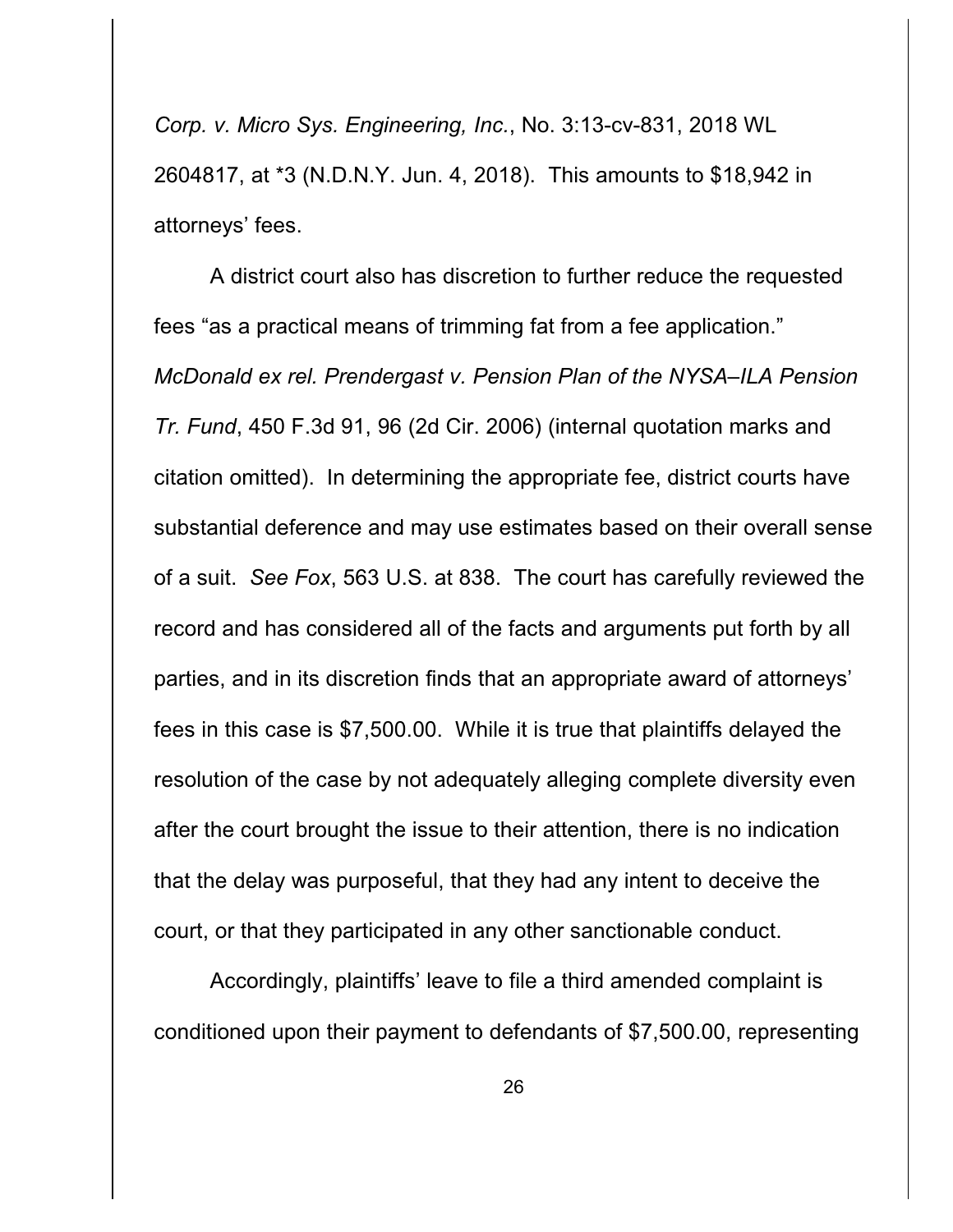a portion of the attorneys' fees incurred by defendants from responding to the court's order to show cause, plaintiffs' motion for reconsideration, and plaintiffs' appeal to the Second Circuit.

## **V. Conclusion**

**WHEREFORE**, for the foregoing reasons, it is hereby

**ORDERED** that defendants' renewed motion to dismiss (Dkt.

Nos. 16, 72) is **GRANTED IN PART** and **DENIED IN PART** as follows:

**GRANTED** as to plaintiffs' unjust enrichment claim, which claim is **DISMISSED**; and

**DENIED** in all other respects; and it is further

**ORDERED** that plaintiffs' motion for leave to amend their second amended complaint (Dkt. No. 67) is **GRANTED** conditioned upon plaintiffs' payment to defendants' of \$7,500.00 within twenty-one (21) days of this Order; and it is further

**ORDERED** that plaintiffs' failure to comply with this Order as it pertains to the payment of \$7,500.00 will result in dismissal without further action of the court; and it is further

**ORDERED** that plaintiffs must file a third amended complaint within fourteen (14) days of the date of their payment to defendants' of